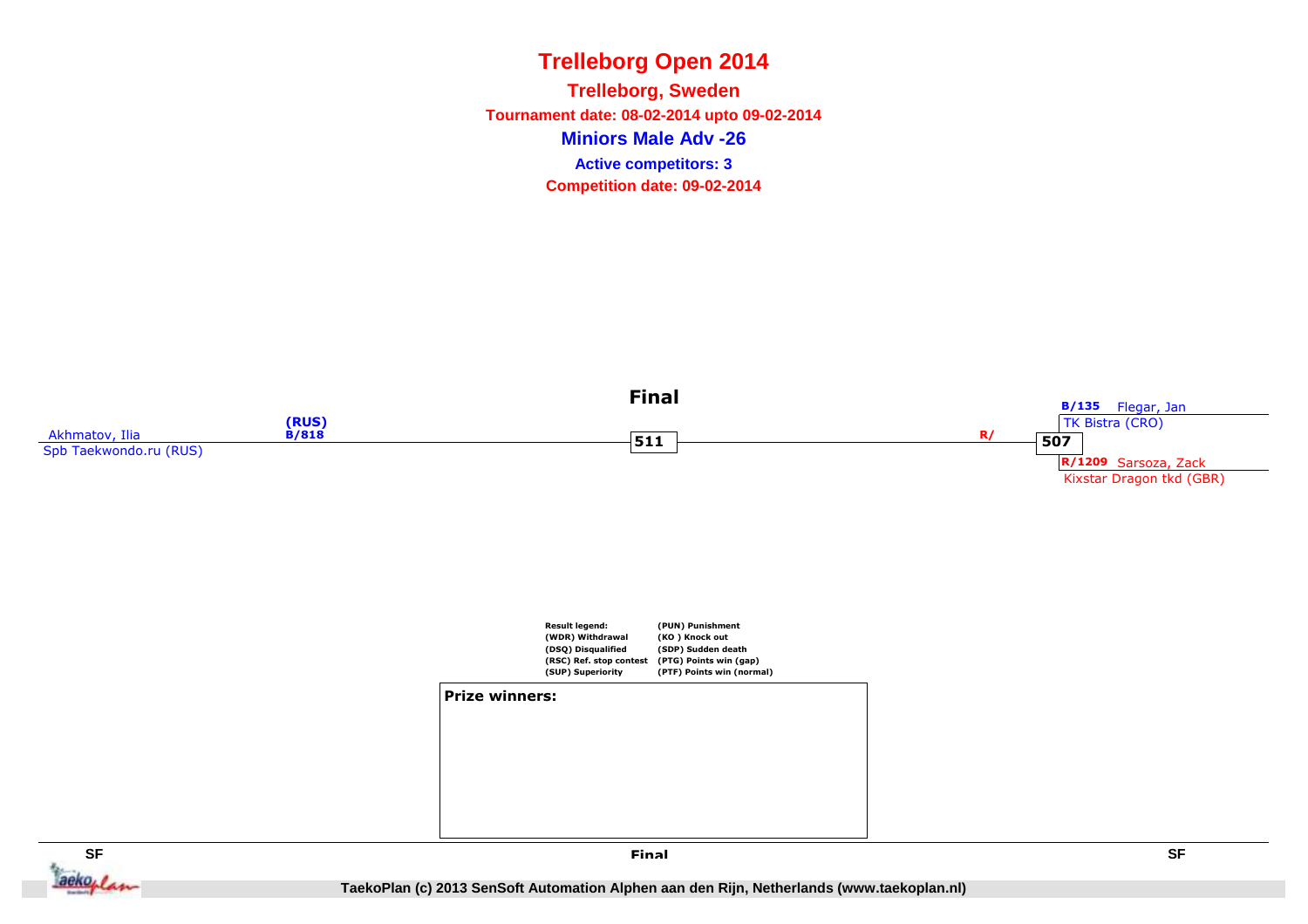### **Trelleborg, Sweden**

**Tournament date: 08-02-2014 upto 09-02-2014**

**Miniors Male Adv -30**

**Active competitors: 9**

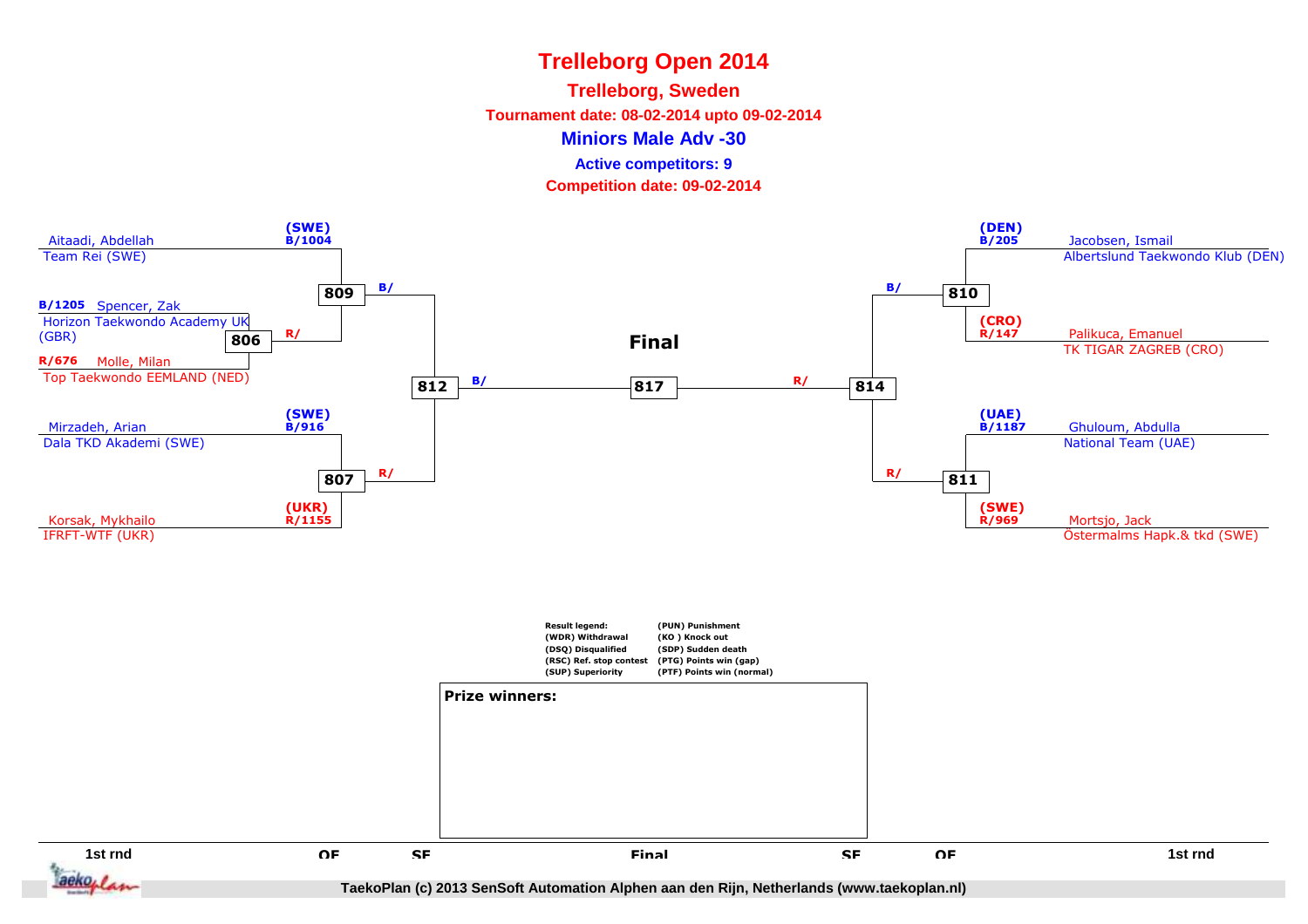**Miniors Male Adv -32Trelleborg, Sweden Tournament date: 08-02-2014 upto 09-02-2014Competition date: 09-02-2014 Active competitors: 5**

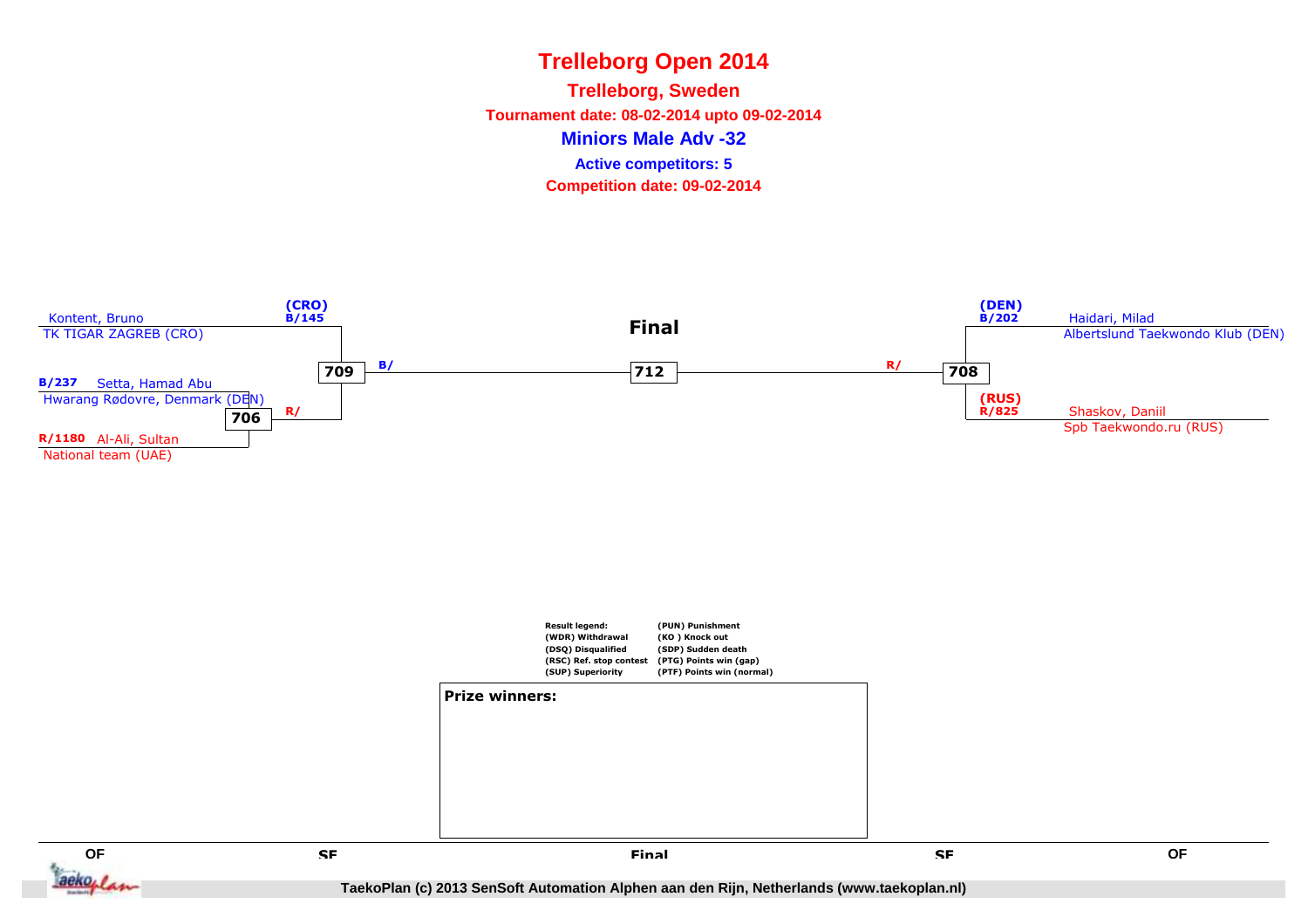**Miniors Male Adv -34Trelleborg, Sweden Tournament date: 08-02-2014 upto 09-02-2014Competition date: 09-02-2014 Active competitors: 4**



**SF SF** ackoplan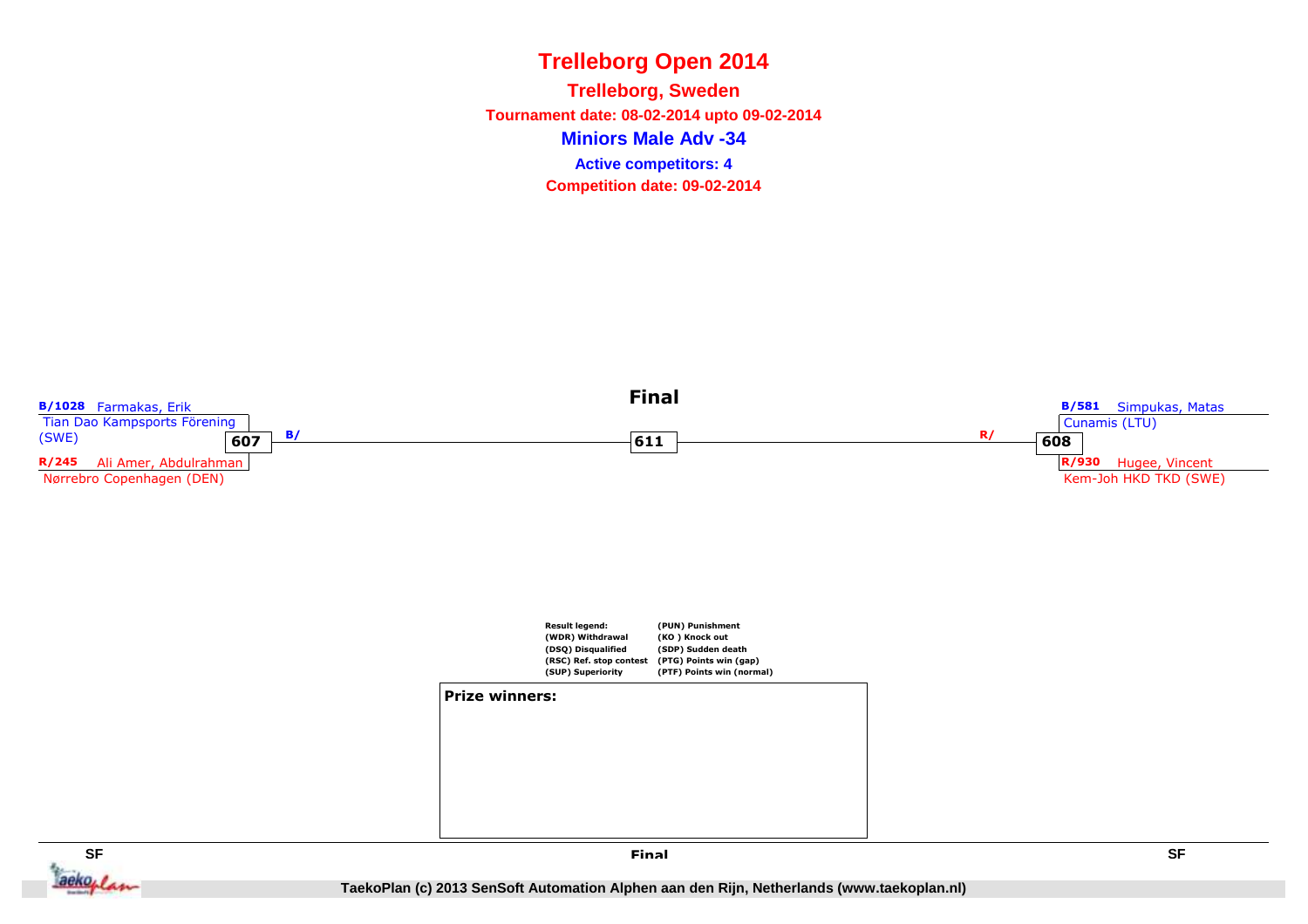**Miniors Male Adv -38Trelleborg, Sweden Tournament date: 08-02-2014 upto 09-02-2014Competition date: 09-02-2014 Active competitors: 2**

**508**

**B/968** Mokhonko, Nikita Östermalms Hapk.& tkd (SWE)

**R/203** Hrnic, Edi Albertslund Taekwondo Klub (DEN)



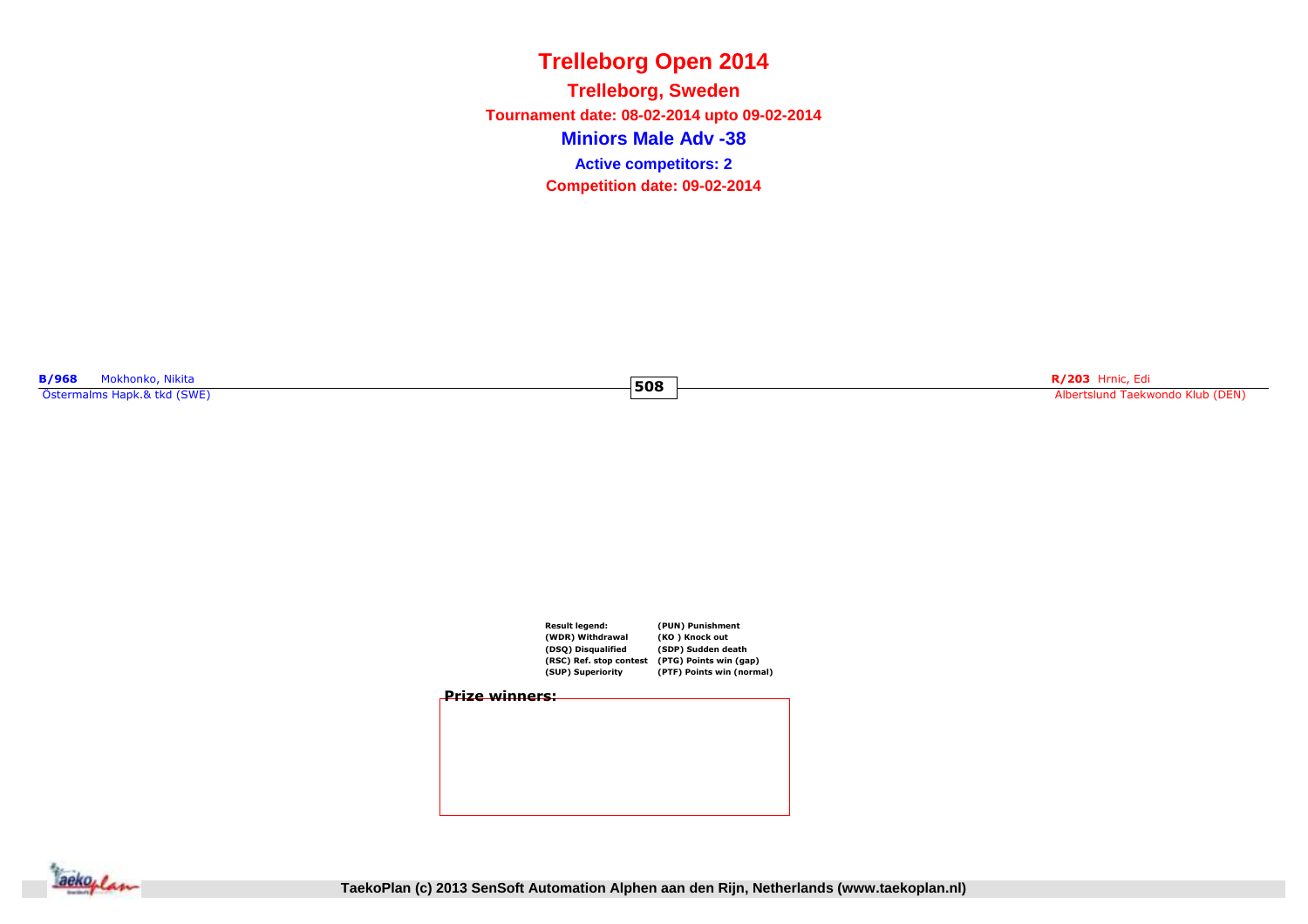**Miniors Male Adv -42Trelleborg, Sweden Tournament date: 08-02-2014 upto 09-02-2014Competition date: 09-02-2014 Active competitors: 2**

**609**

**B/140** Strek, Luka **COVID-000 Streek, Luka COVID-000 Streek, Luka COVID-000 Streek, Luka COVID-000 Streek, Luka<br>TK Bistra (CRO)** 

**R/79** Dzhordzhev, Aleksandar Gladiator (BUL)



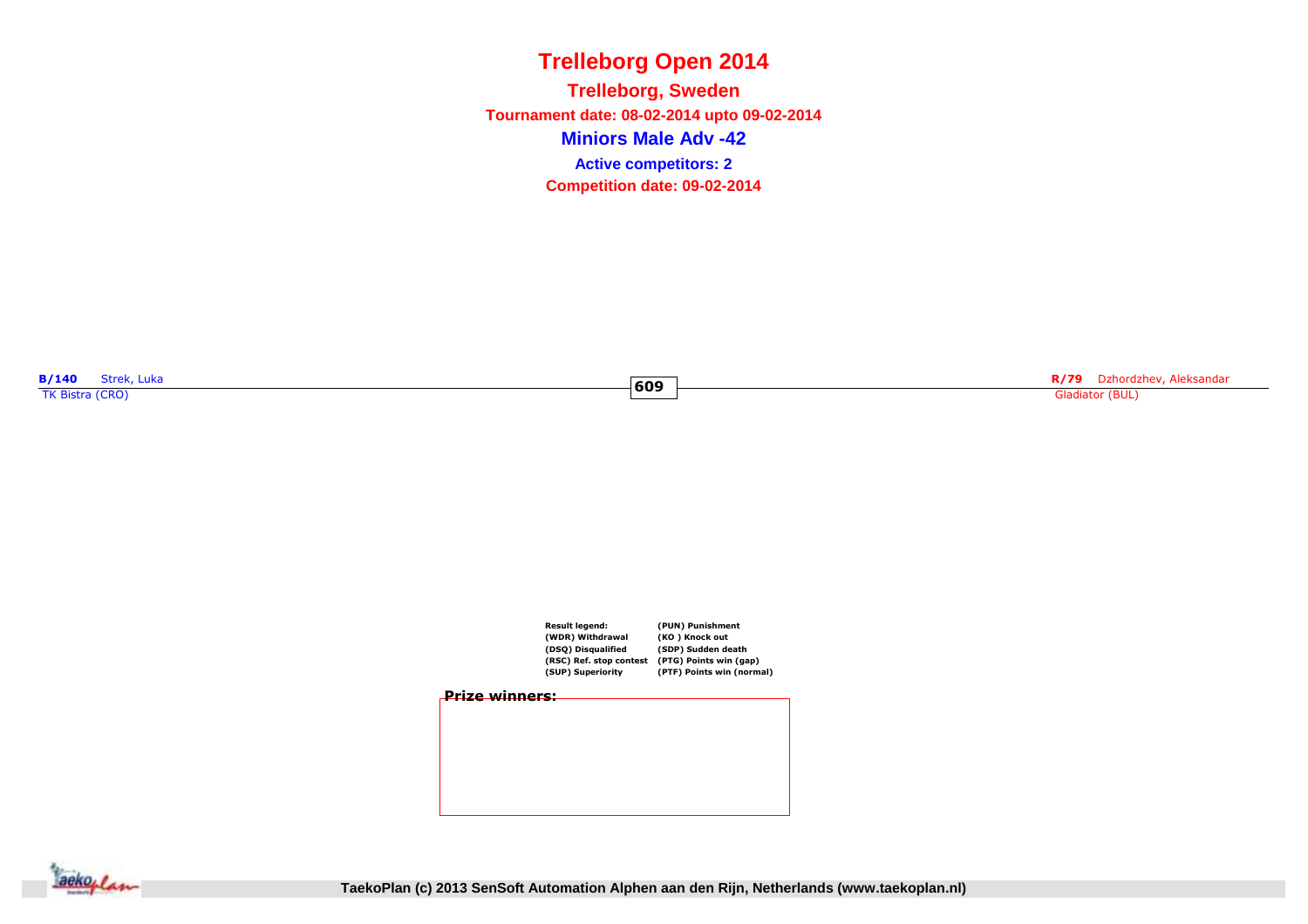**Miniors Female Adv -28Trelleborg, Sweden Tournament date: 08-02-2014 upto 09-02-2014Competition date: 09-02-2014 Active competitors: 2**

**509**

**B/141** Troha, Dora **B/141** Troha, Dora **TK** Bistra (CRO)

**R/241** Lyngbaek, Louise København Tan Gun Sae Sim (DEN)



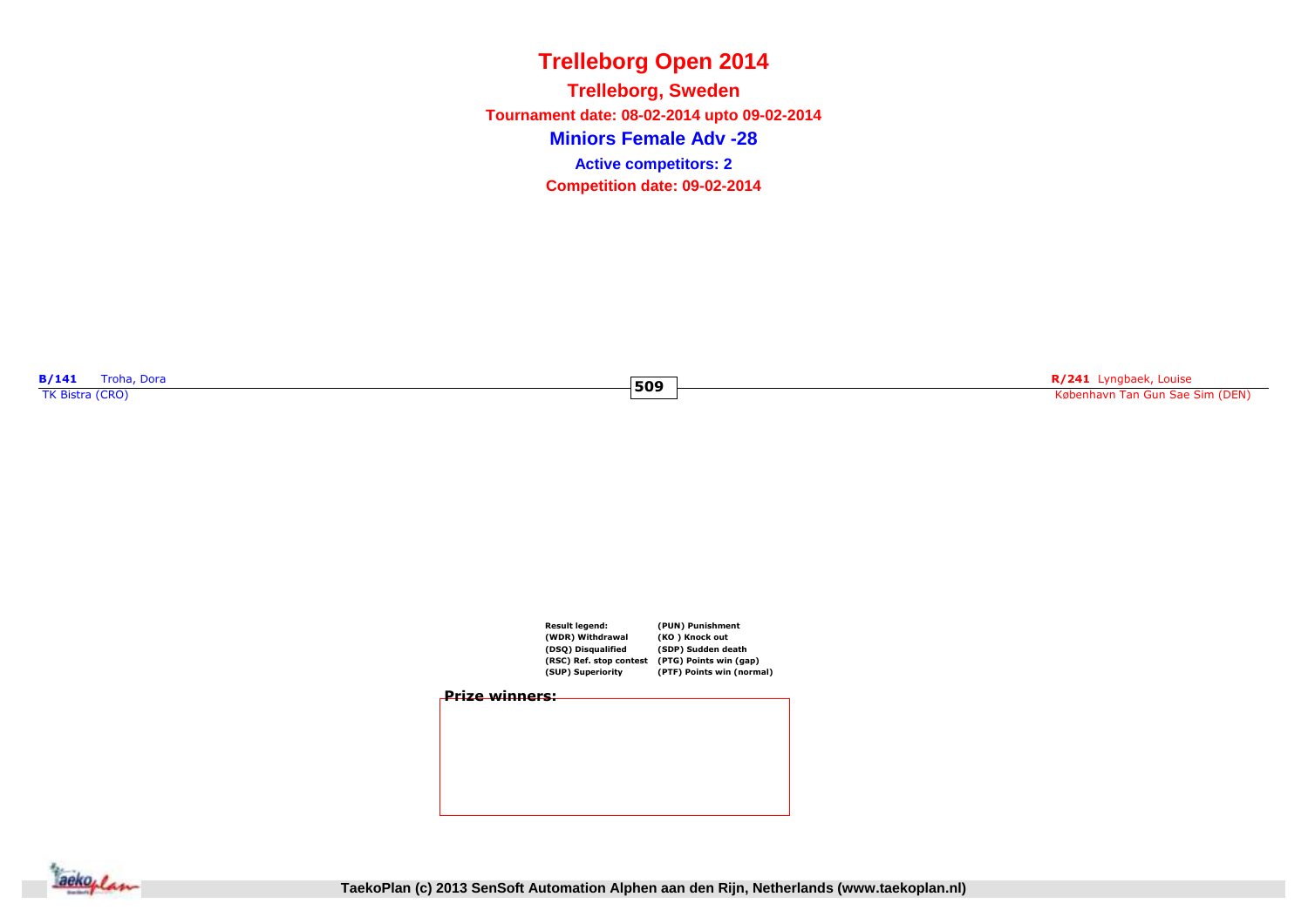**Miniors Female Adv -30Trelleborg, Sweden Tournament date: 08-02-2014 upto 09-02-2014Competition date: 09-02-2014 Active competitors: 2**

**710**

**B/256** Malykke, Maria<br>Nørrebro Copenhagen (DEN)

**rando R/194** Bicen, Zara <mark>R/194 Bicen, Zara R/194 Bicen, Zara R/194 Bicen, Zara Albertslund Taekwondo Klub (DEN)</mark>



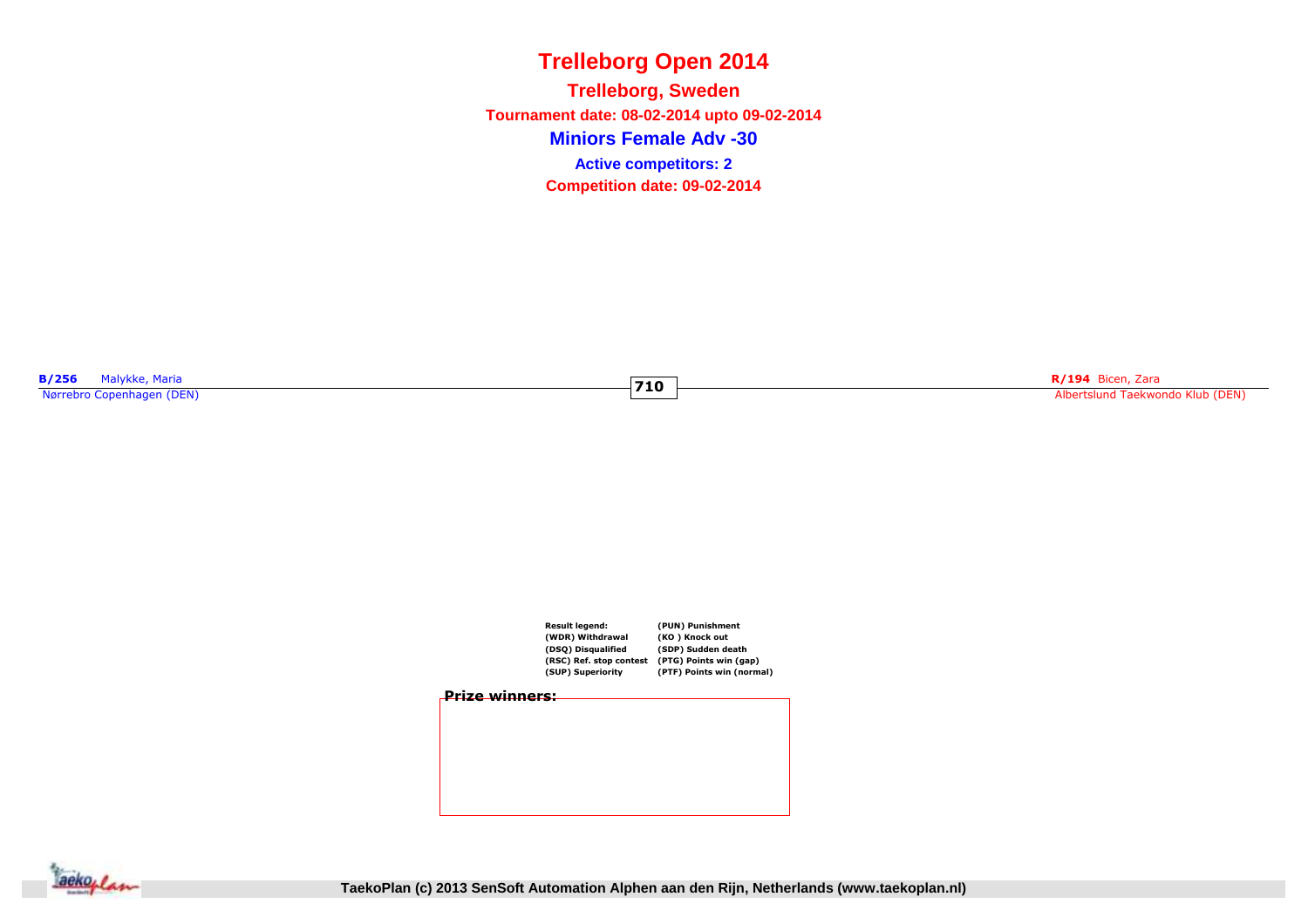**Miniors Female Adv -34Trelleborg, Sweden Tournament date: 08-02-2014 upto 09-02-2014Competition date: 09-02-2014 Active competitors: 2**

**610**

**B/953** Stervall Lyngbrant, Lilja<br>Kim Taekwondo (SWE)

ngbrant, Lilja **R/138** Muhek, Ana TK Bistra (CRO) **R/138** Muhek, Ana TK Bistra (CRO) **R/138** Muhek, Ana TK Bistra (CRO)





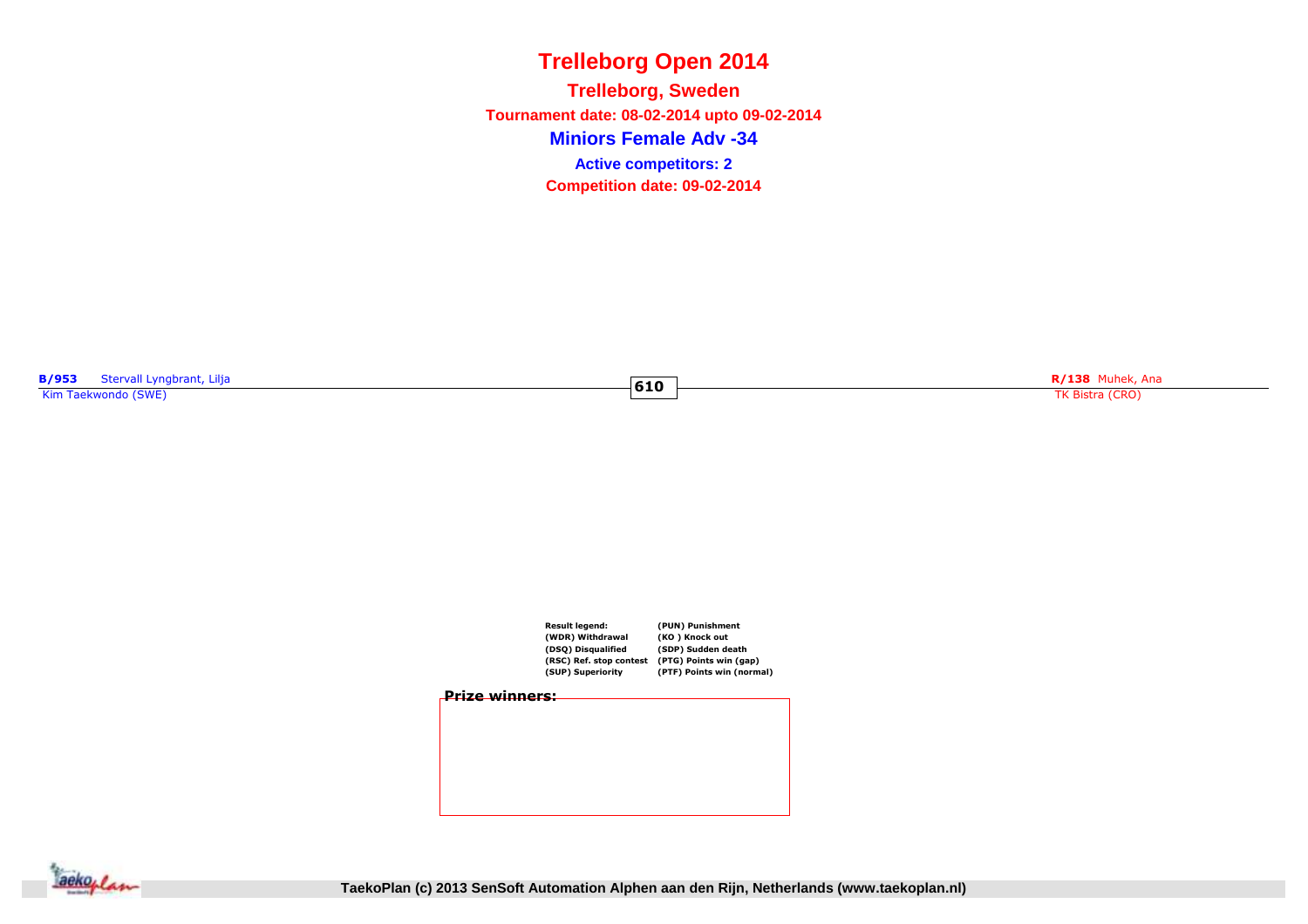**Miniors Female Adv -42Trelleborg, Sweden Tournament date: 08-02-2014 upto 09-02-2014Competition date: 09-02-2014 Active competitors: 2**

**510**

**B/195** Christiansen, Nicole<br>Albertslund Taekwondo Klub (DEN)

**Example 2018**<br>The Communication of the Communication of the Albertslund Taekwondo Klub (DEN)<br>Albertslund Taekwondo Klub (DEN)



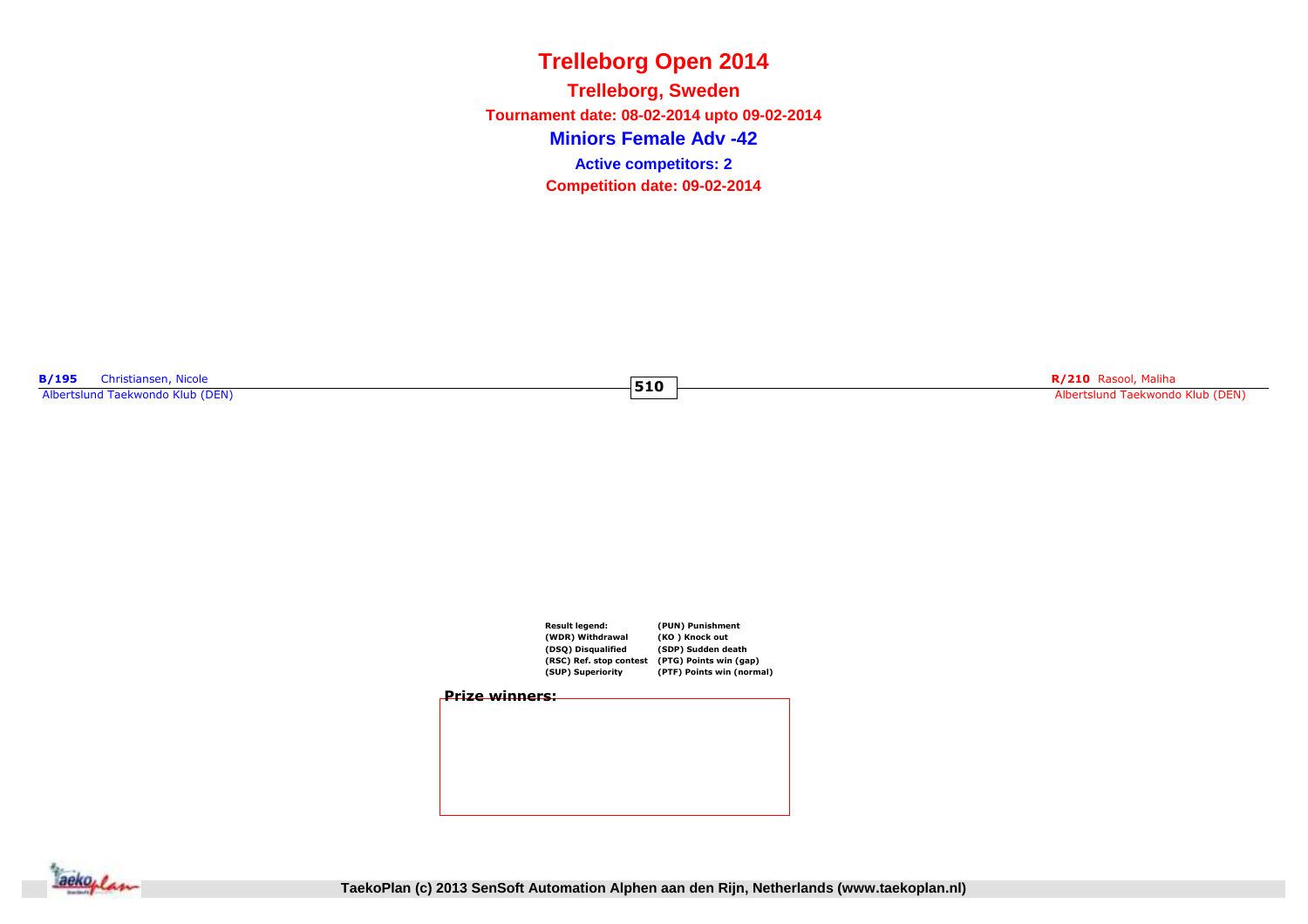**Cadets Male Adv -53 (Welter)Trelleborg, Sweden Tournament date: 08-02-2014 upto 09-02-2014Competition date: 09-02-2014 Active competitors: 6**

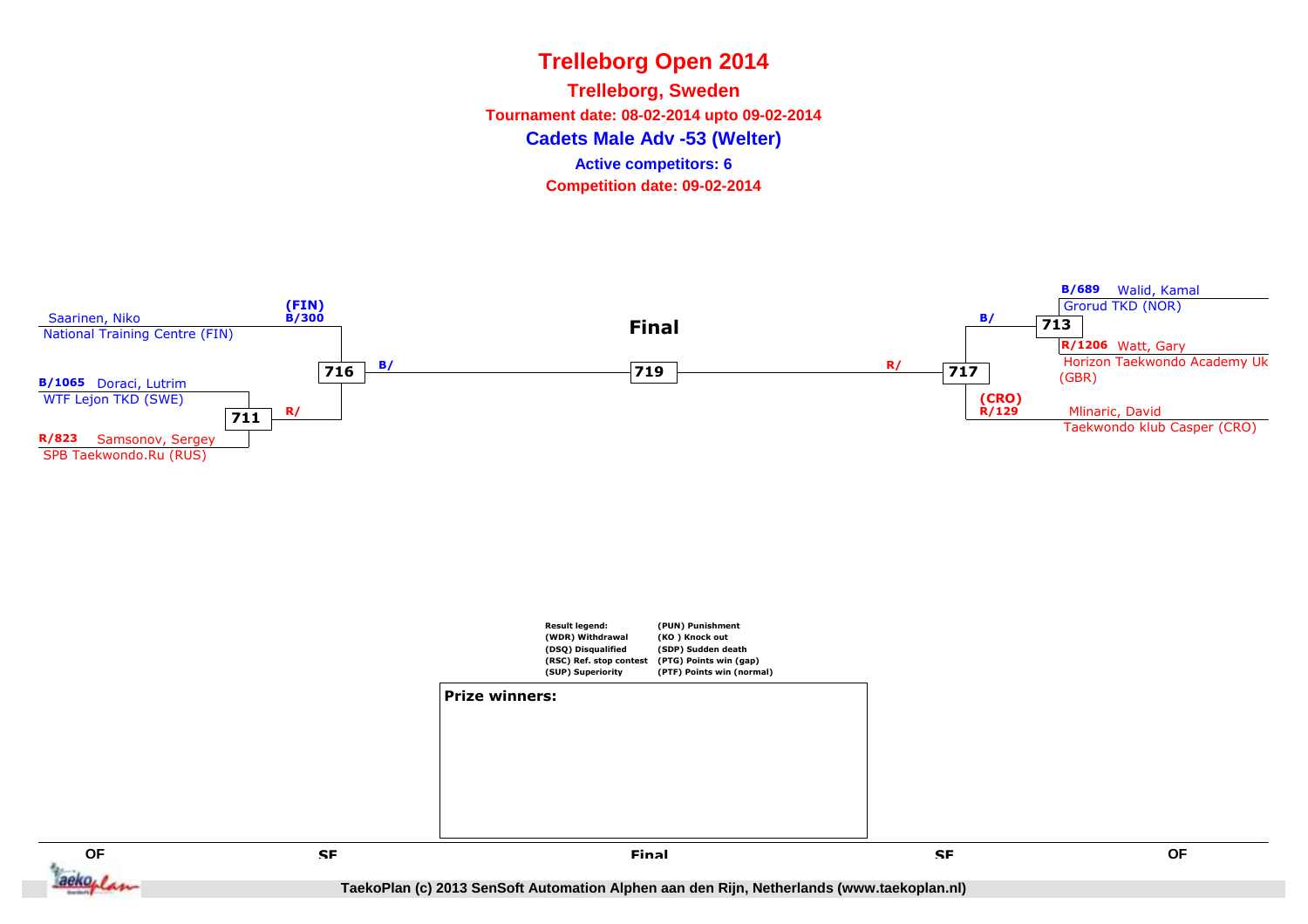**Cadets Male Adv -57 (Light middle)Trelleborg, Sweden Tournament date: 08-02-2014 upto 09-02-2014Competition date: 09-02-2014 Active competitors: 5**



**QF QF**  $aek$ oplan

 **SF Final**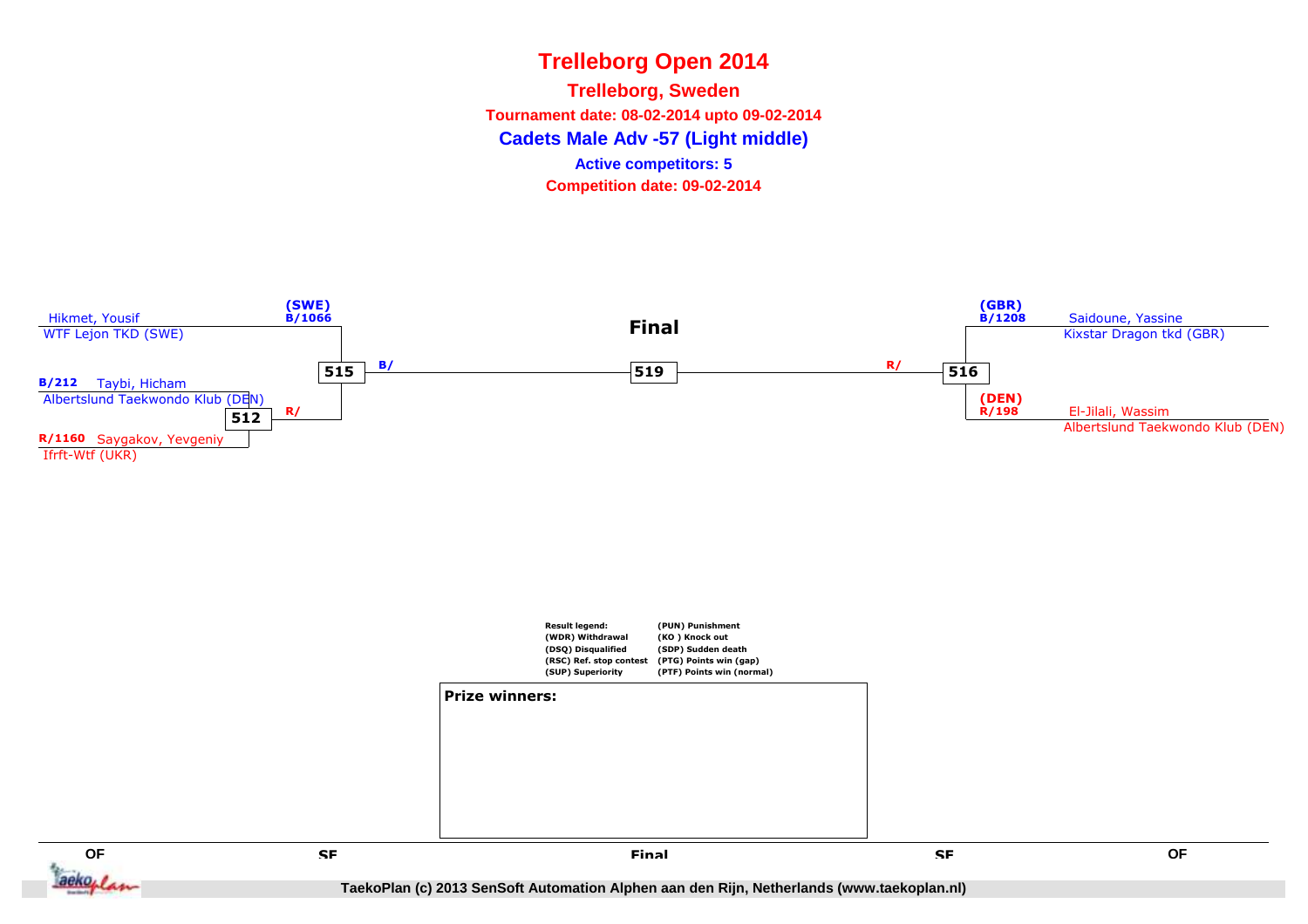**Cadets Male Adv -61 (Middle)Trelleborg, Sweden Tournament date: 08-02-2014 upto 09-02-2014Competition date: 09-02-2014 Active competitors: 4**

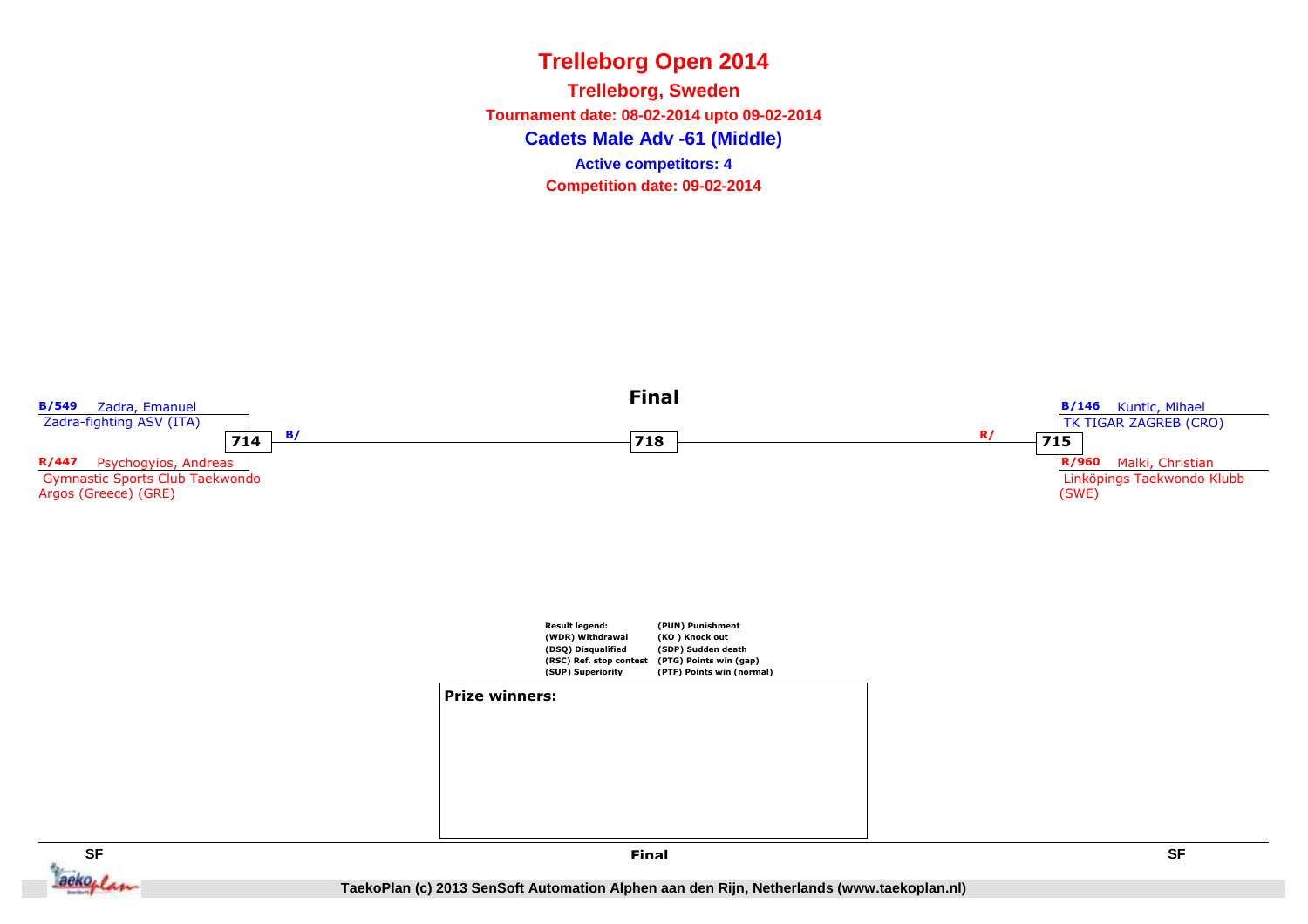**Cadets Male Adv +65 (Heavy)Trelleborg, Sweden Tournament date: 08-02-2014 upto 09-02-2014Competition date: 09-02-2014 Active competitors: 2**

**517**

**B/934** Berg, Gabriel<br>Kfuk Kfum Malmö TKD KL. (SWE)

**Example 217** Superior (Sample 2017 Superior Copenhagen City Taekwondo Klub) (Sample 2017 Superior Copenhagen City Taekwondo Klub) (Sample 2017 Superior Copenhagen City Taekwondo Klub) (Sample 2017 Superior Copenhagen City (DEN)





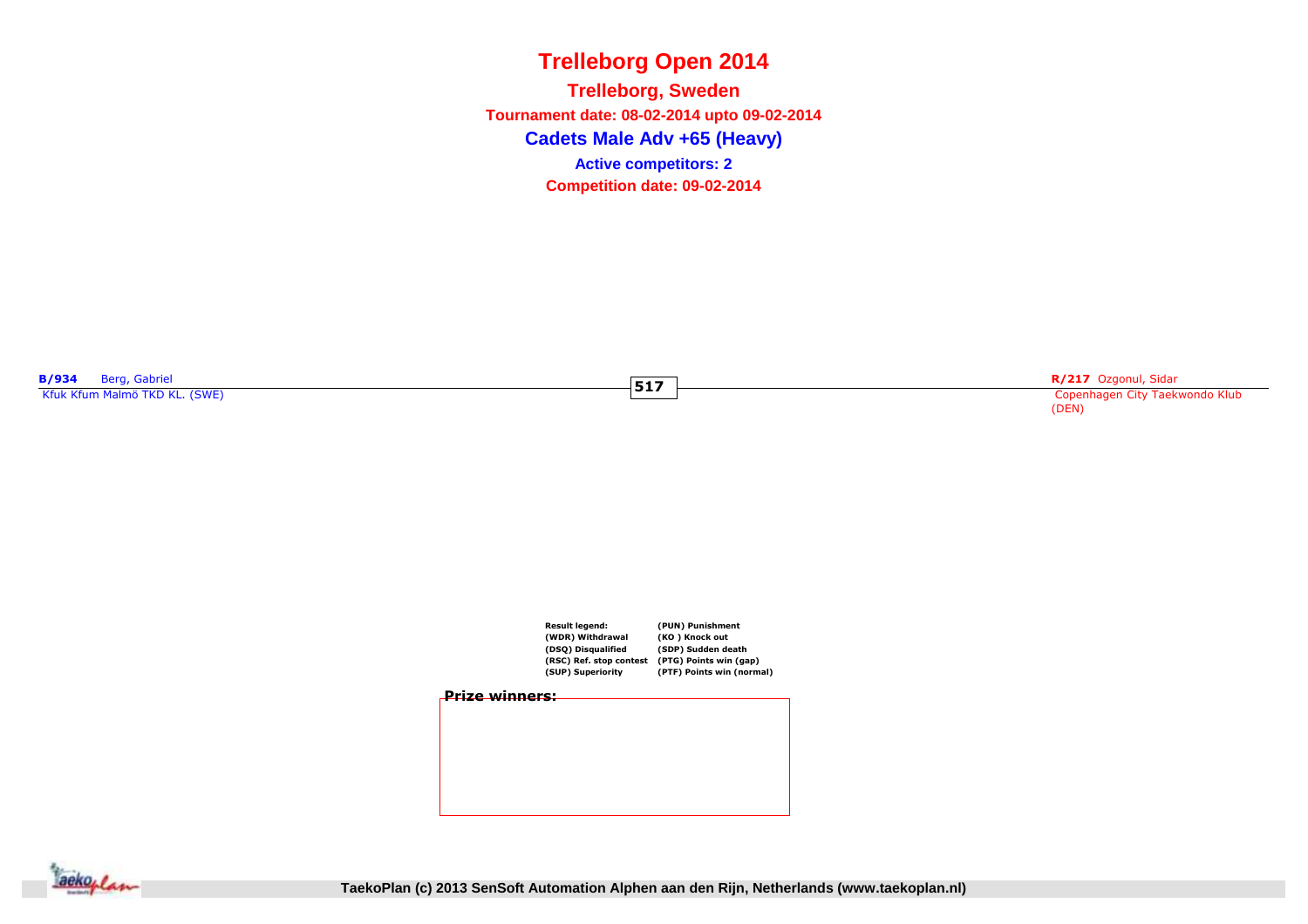**Cadets Female Adv -47 (Welter)Trelleborg, Sweden Tournament date: 08-02-2014 upto 09-02-2014Competition date: 09-02-2014 Active competitors: 7**

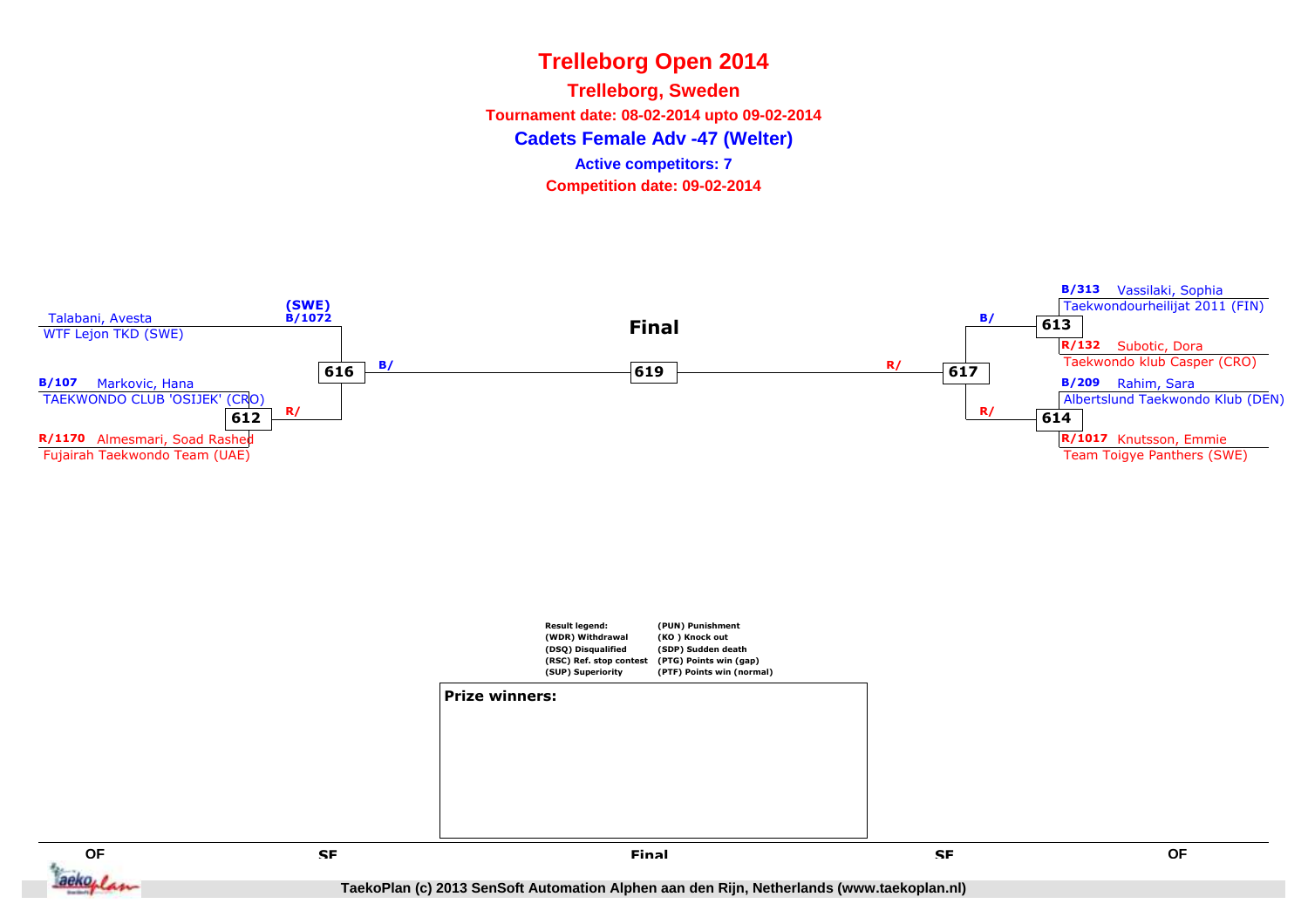**Cadets Female Adv -51 (Light middle) Trelleborg, Sweden Tournament date: 08-02-2014 upto 09-02-2014Competition date: 09-02-2014 Active competitors: 4**



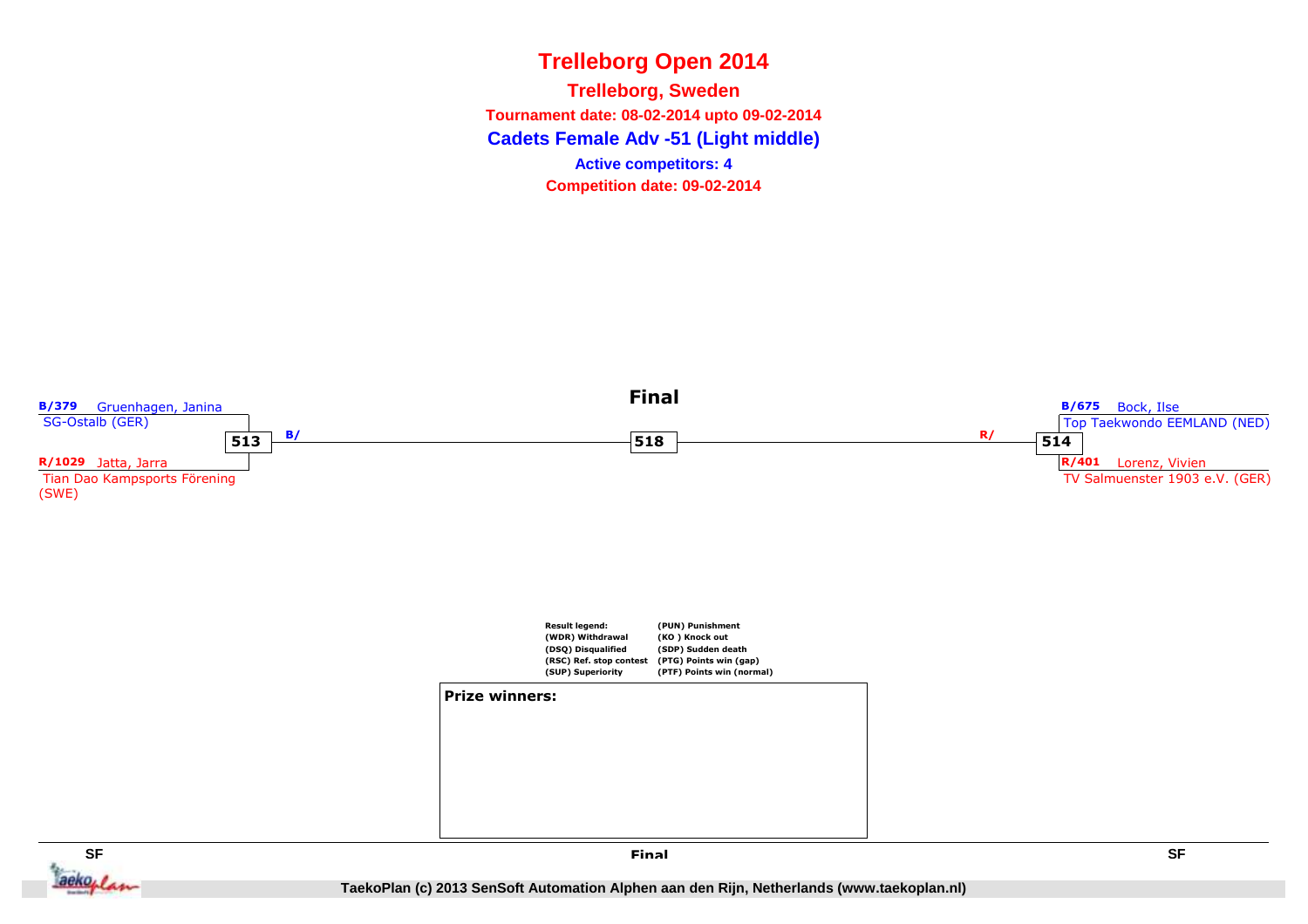**Cadets Female Adv -55 (Middle)Trelleborg, Sweden Tournament date: 08-02-2014 upto 09-02-2014Competition date: 09-02-2014 Active competitors: 3**

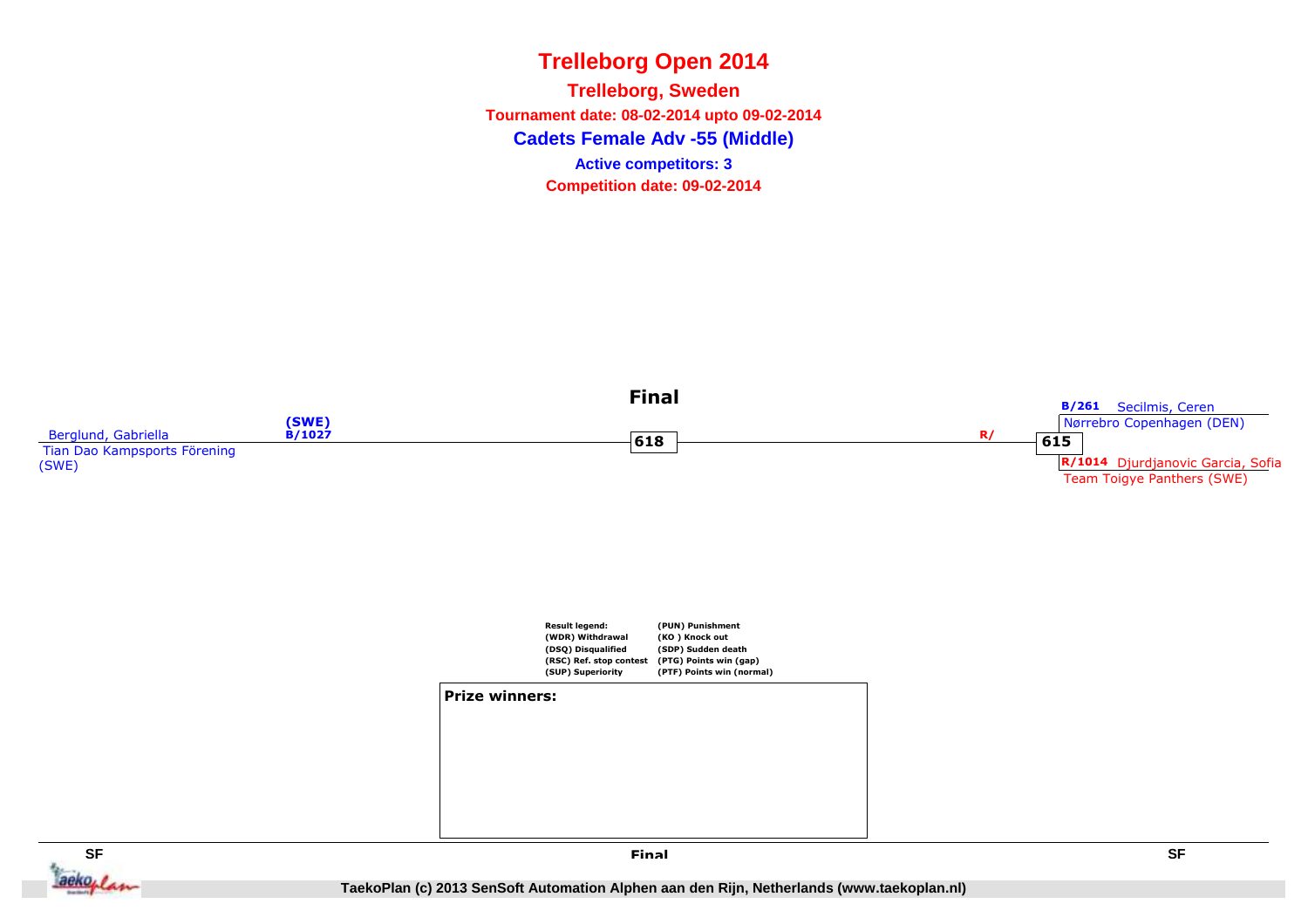**Cadets Female Adv -59 (Lght heavy) Trelleborg, Sweden Tournament date: 08-02-2014 upto 09-02-2014Competition date: 09-02-2014 Active competitors: 4**



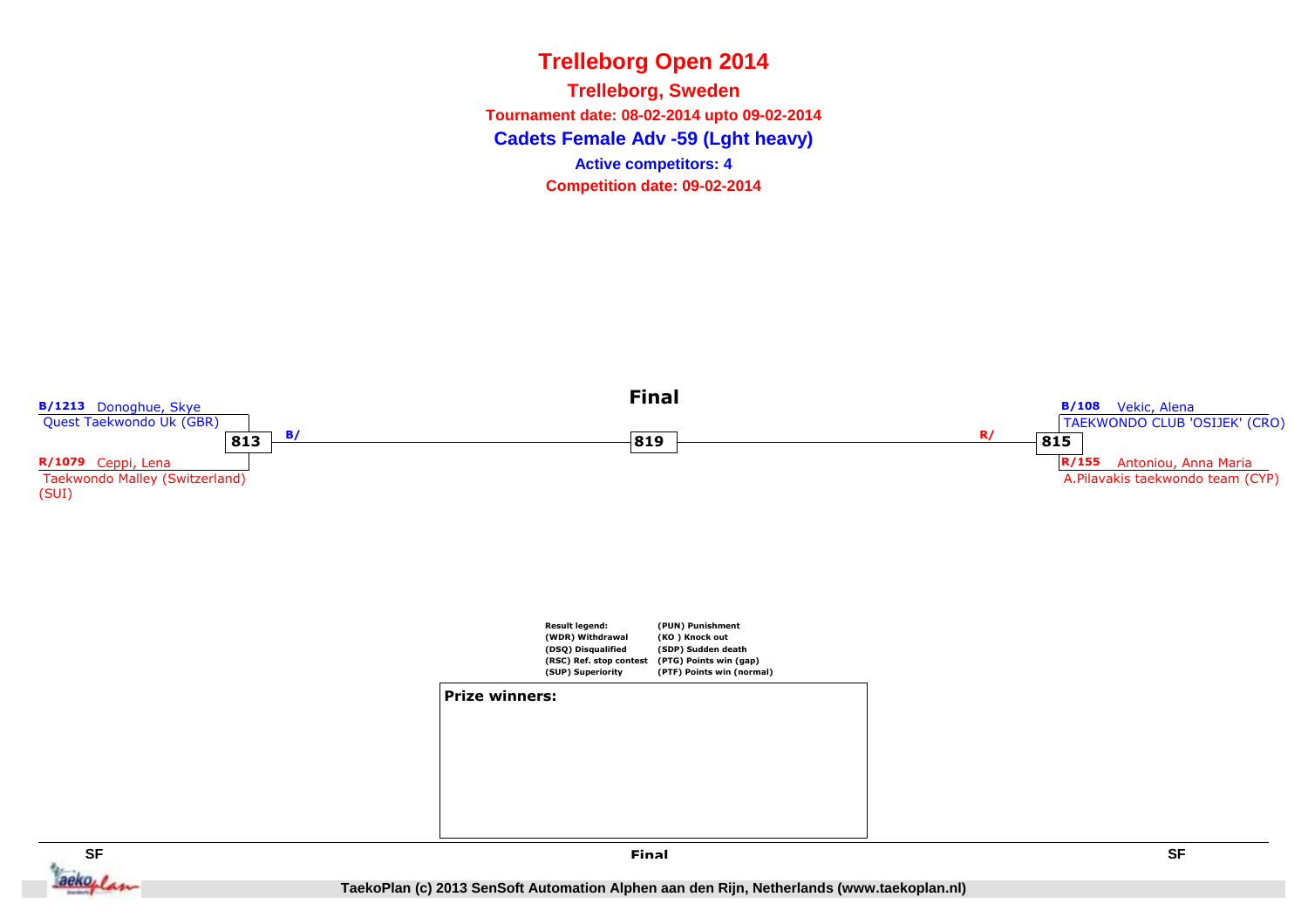**Cadets Female Adv +59 (Heavy)Trelleborg, Sweden Tournament date: 08-02-2014 upto 09-02-2014Competition date: 09-02-2014 Active competitors: 4**

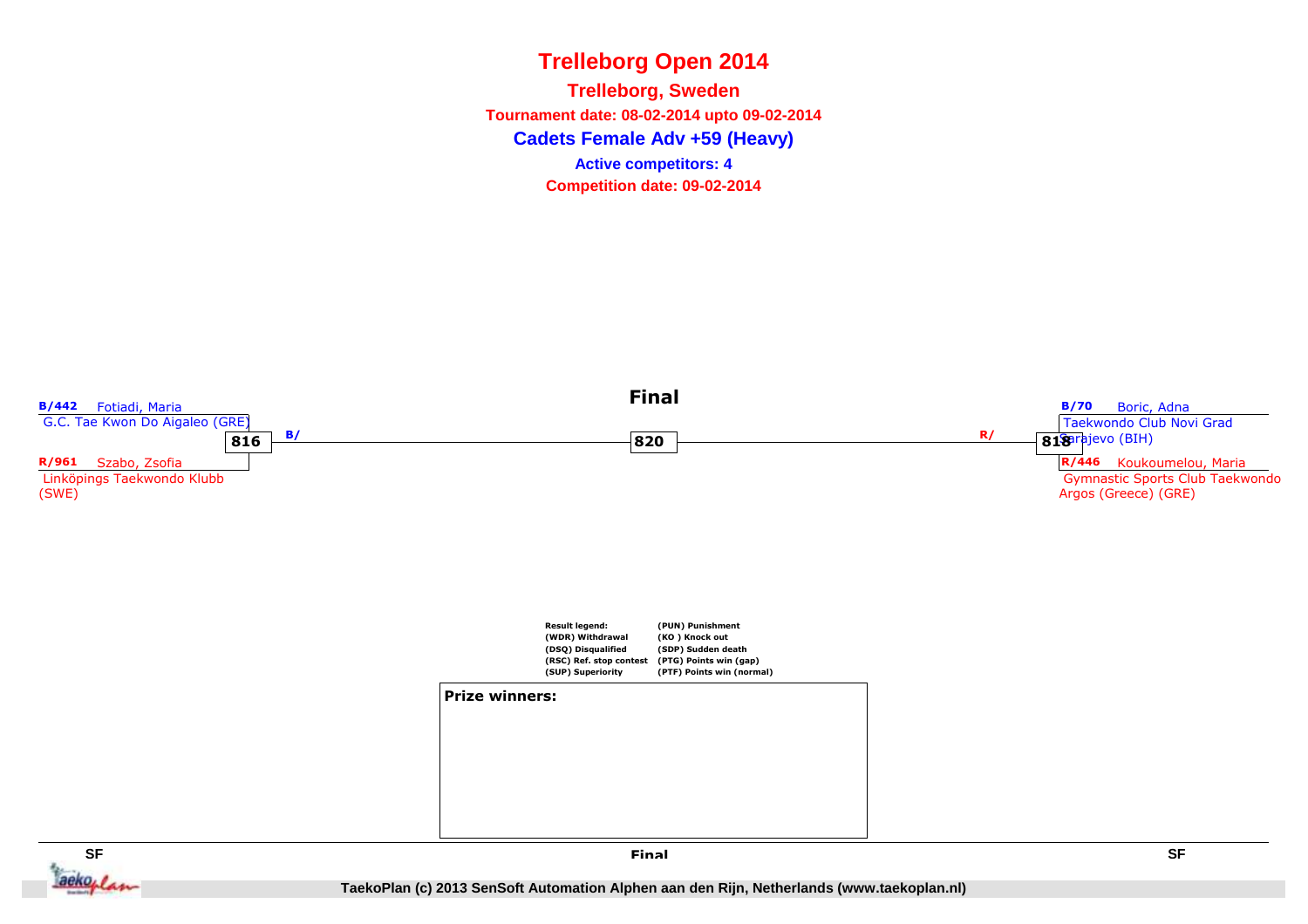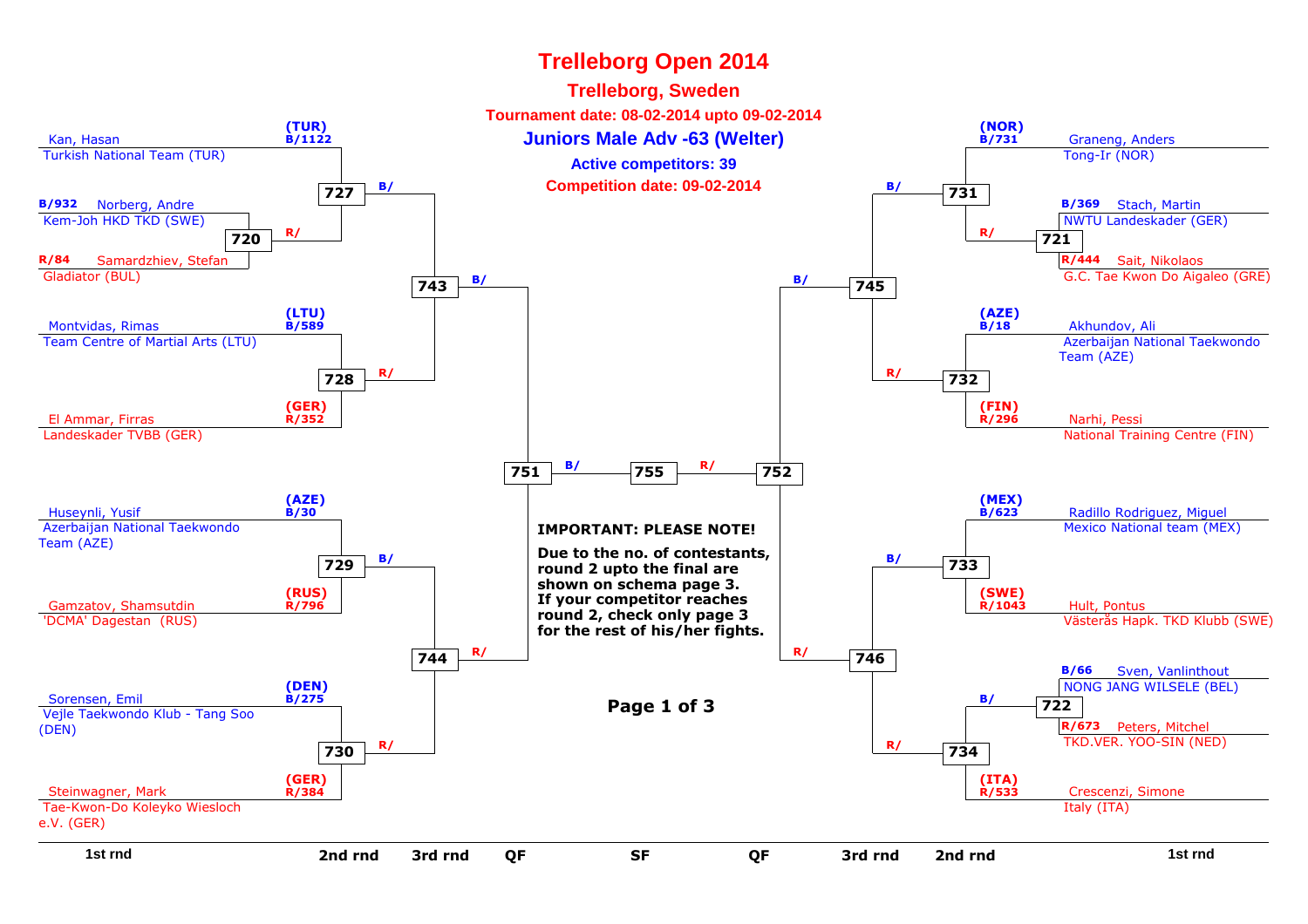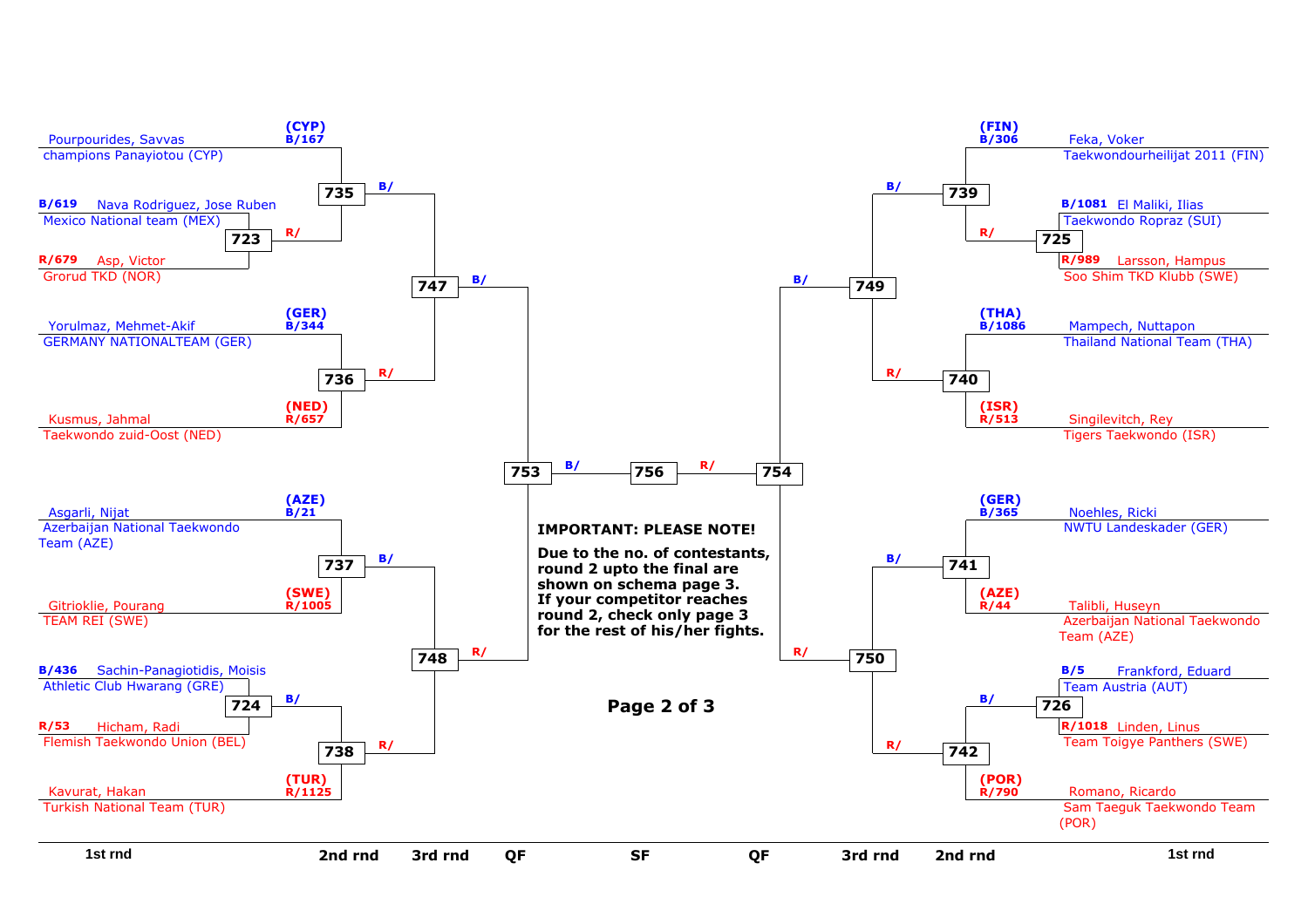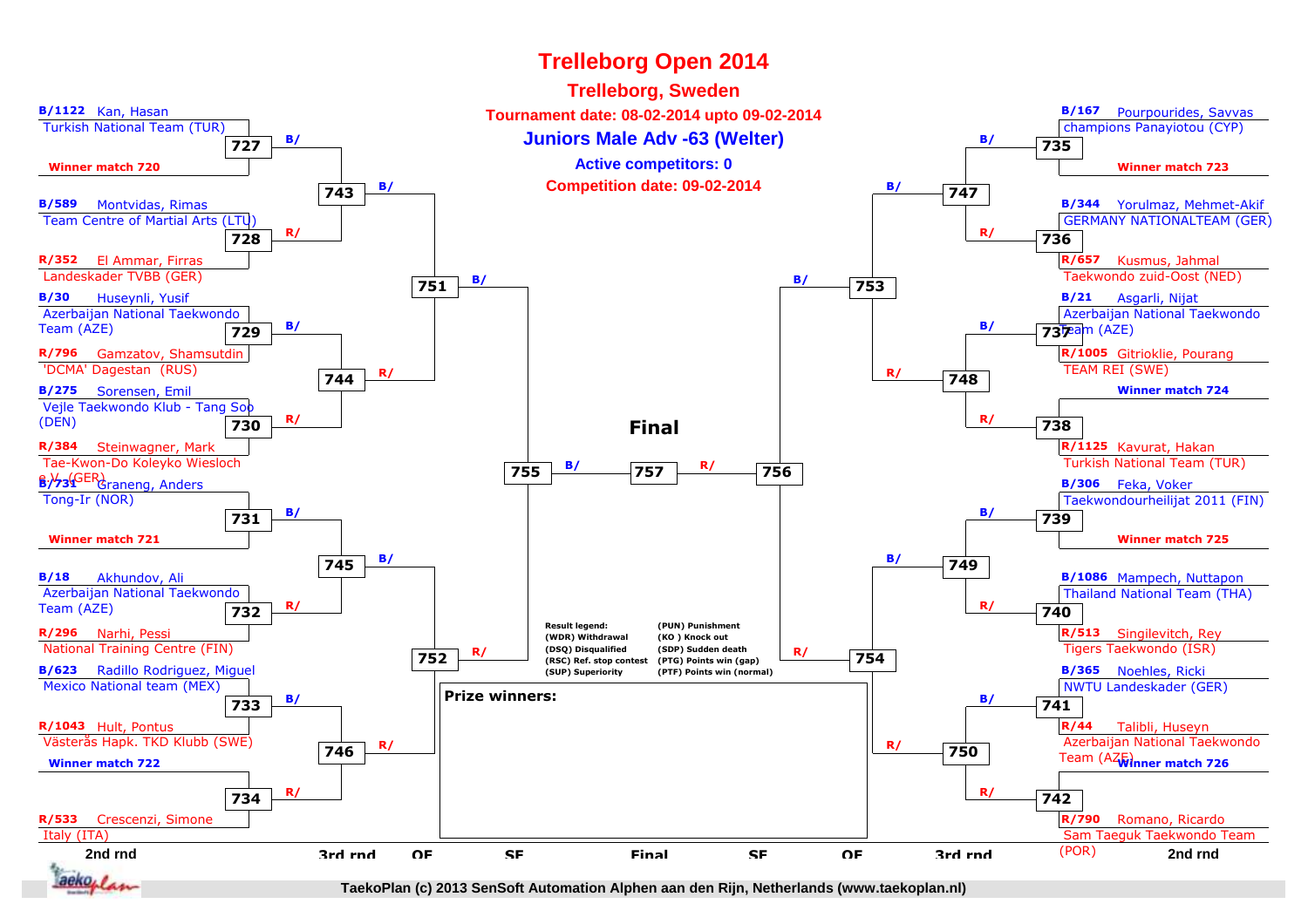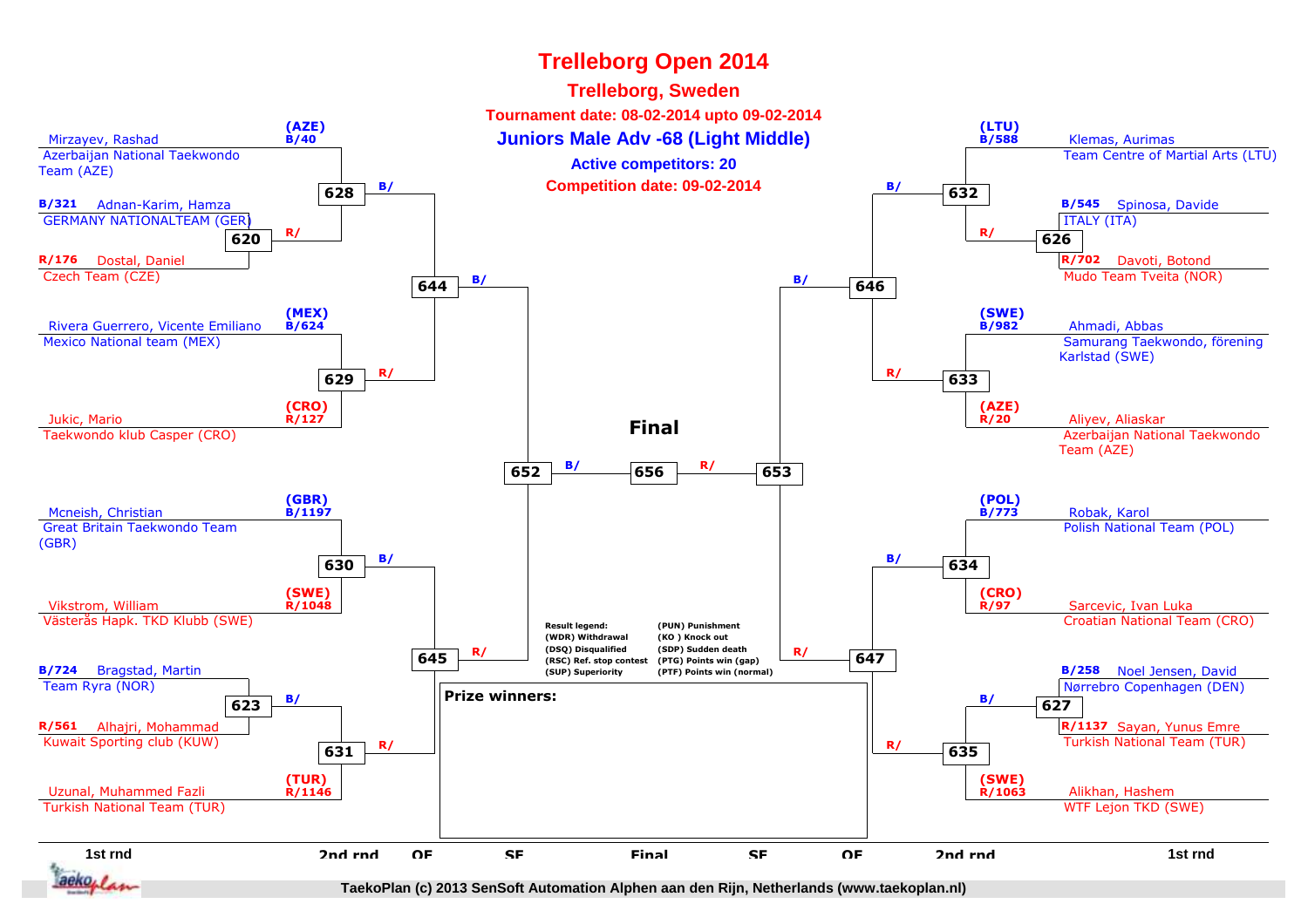

**TaekoPlan (c) 2013 SenSoft Automation Alphen aan den Rijn, Netherlands (www.taekoplan.nl)**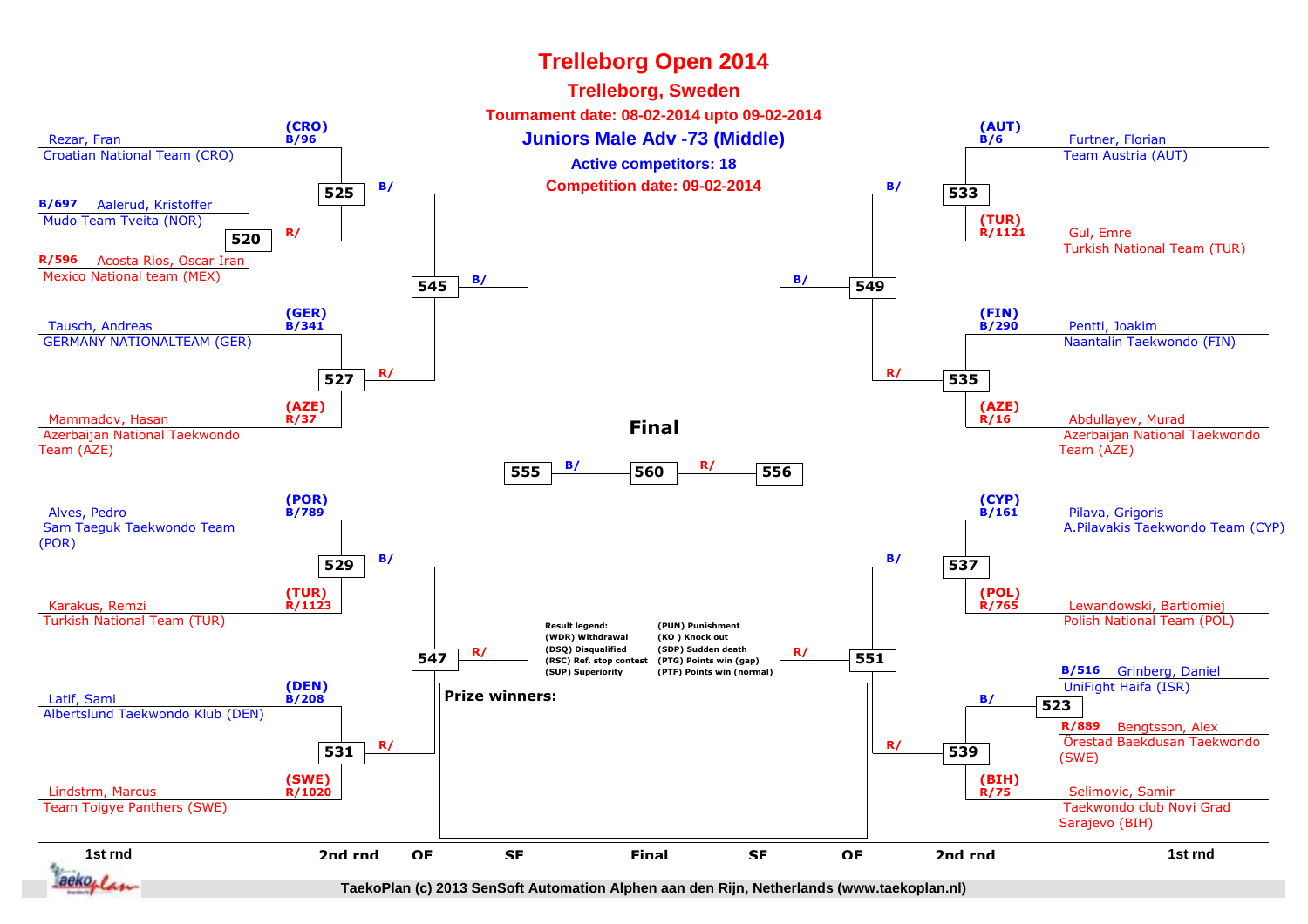#### **Trelleborg, Sweden**

**Tournament date: 08-02-2014 upto 09-02-2014**

**Juniors Male Adv -78 (Light Heavy)**

**Active competitors: 10**

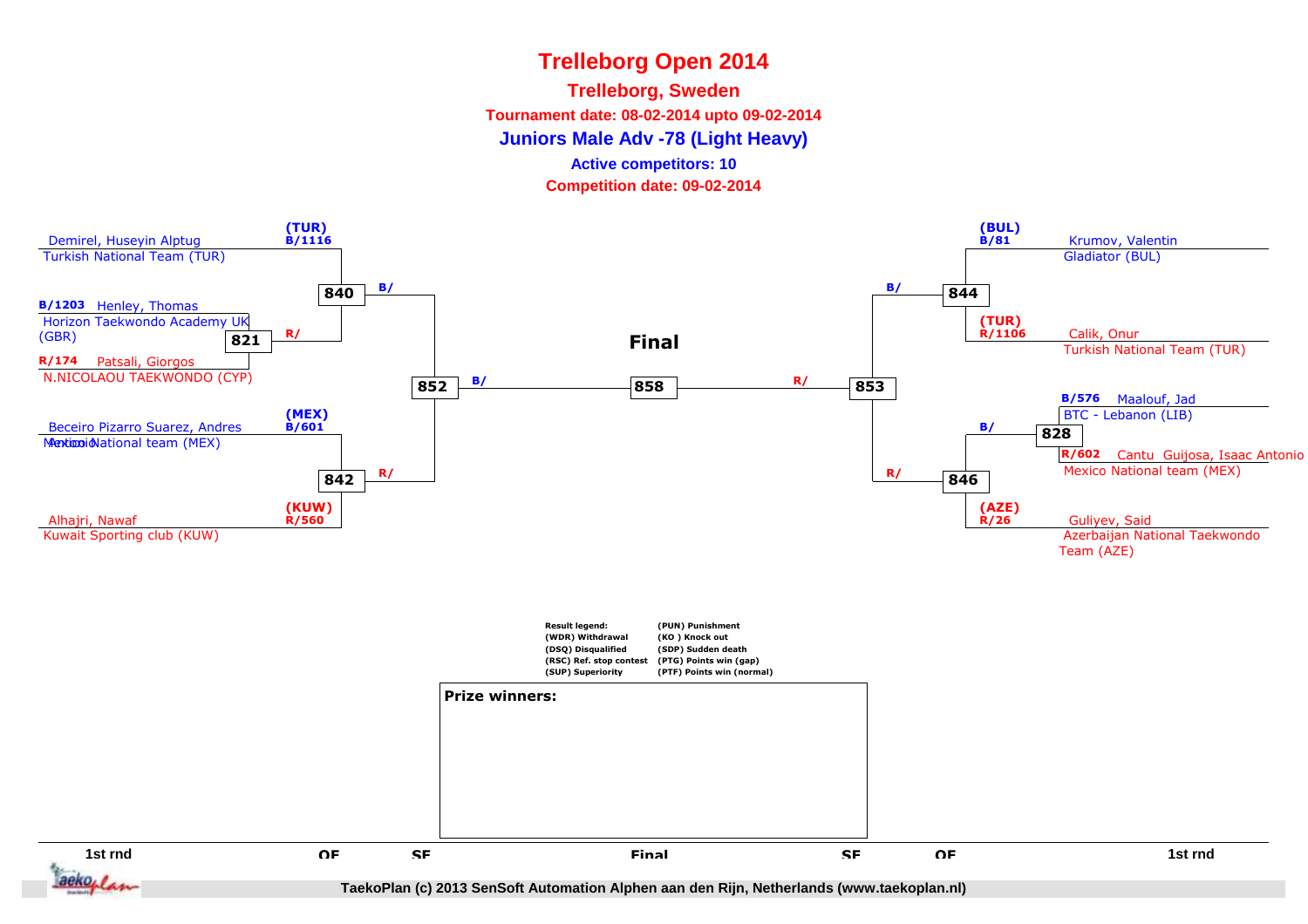#### **Trelleborg, Sweden**

**Tournament date: 08-02-2014 upto 09-02-2014**

**Juniors Male Adv +78 (Heavy)**

### **Active competitors: 9**

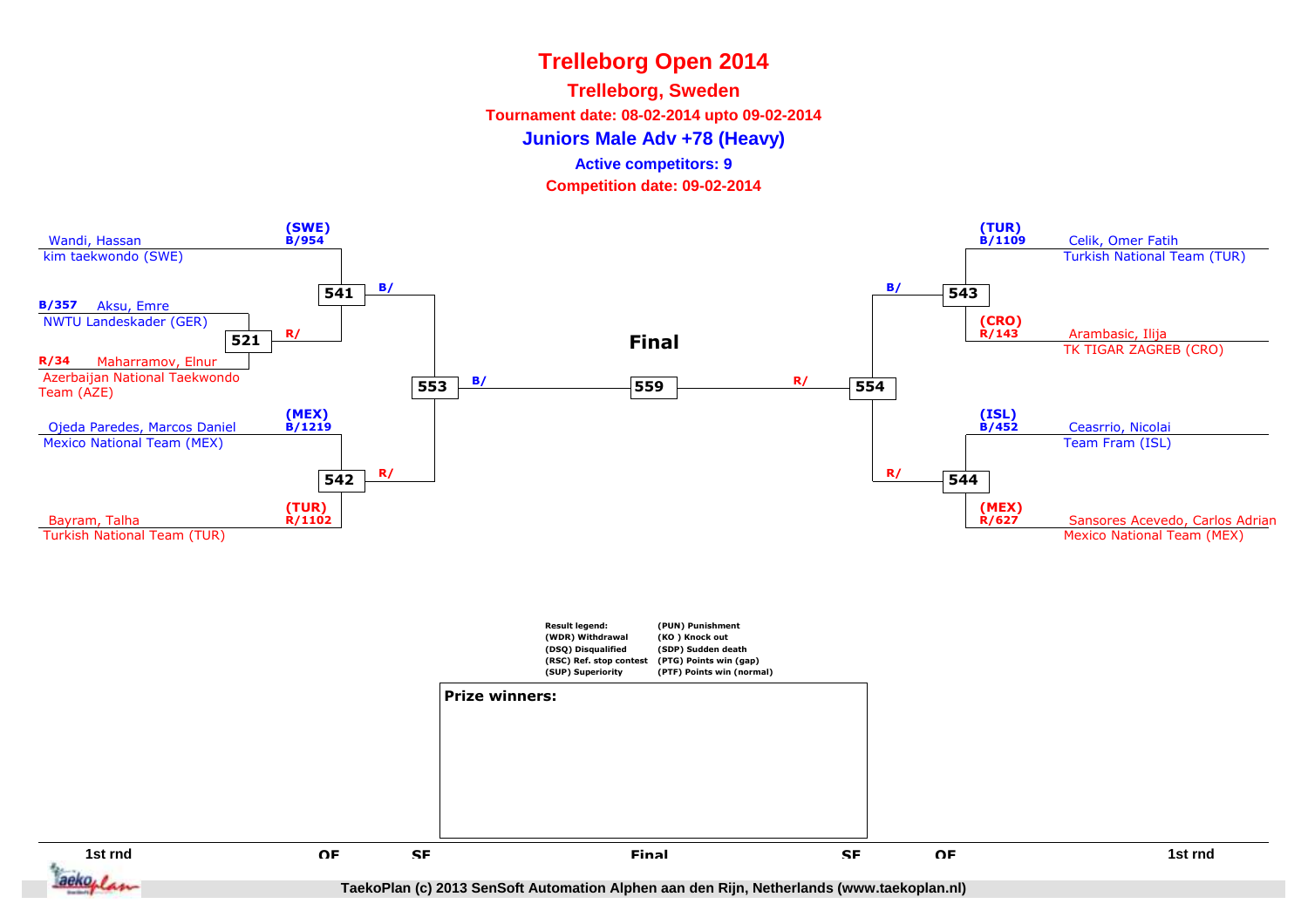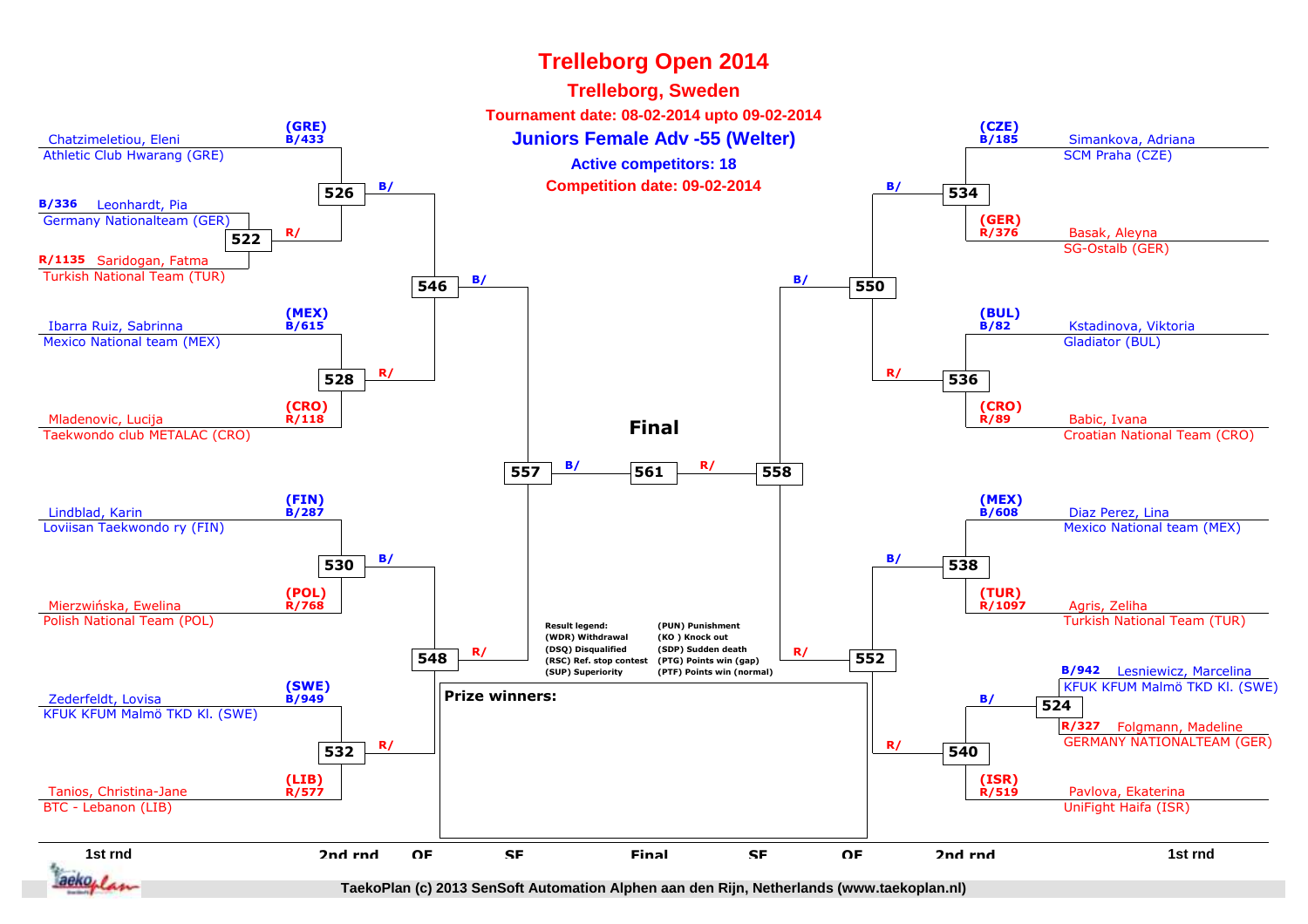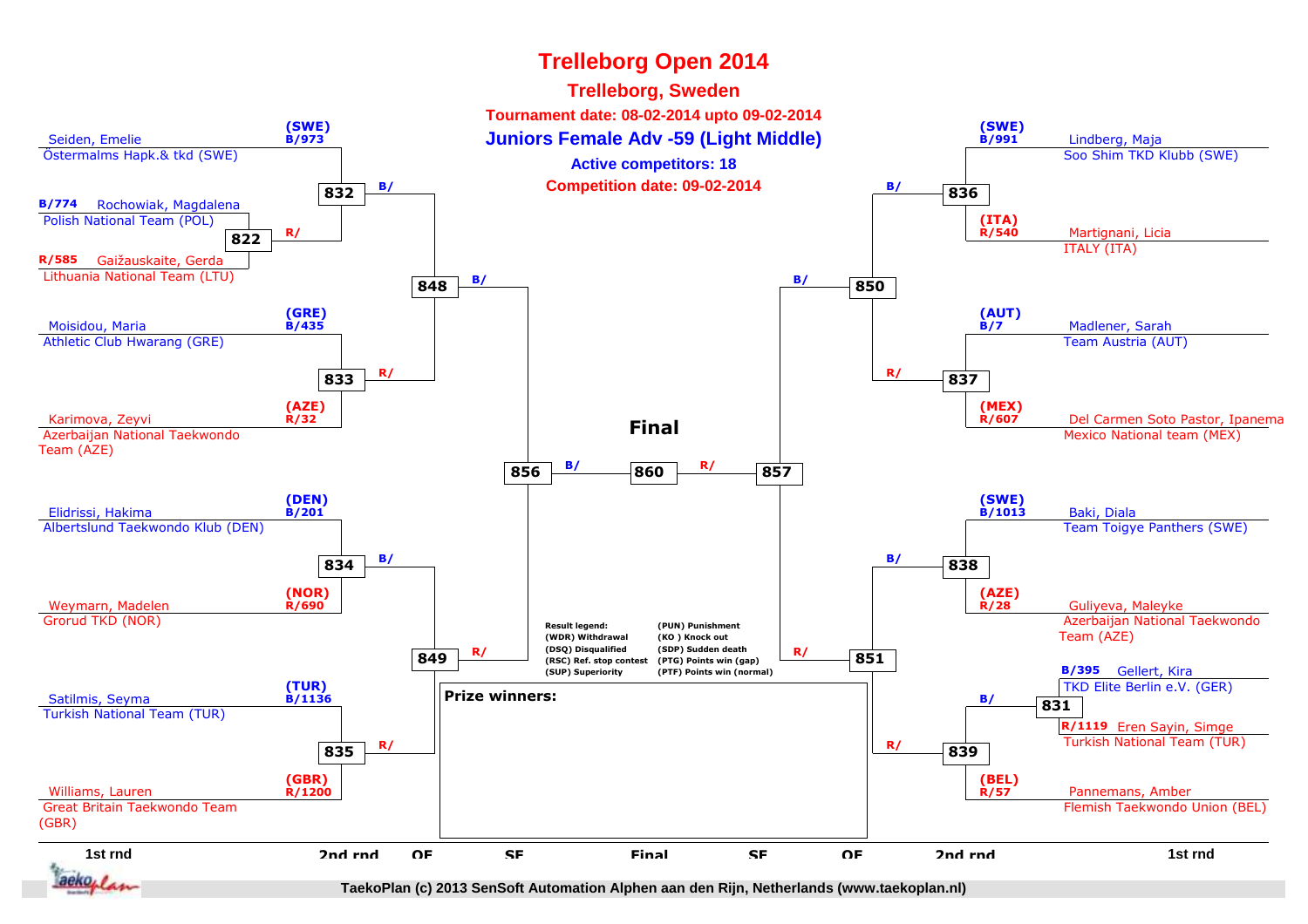### **Trelleborg, Sweden**

**Tournament date: 08-02-2014 upto 09-02-2014**

**Juniors Female Adv -63 (Middle)**

**Active competitors: 15**

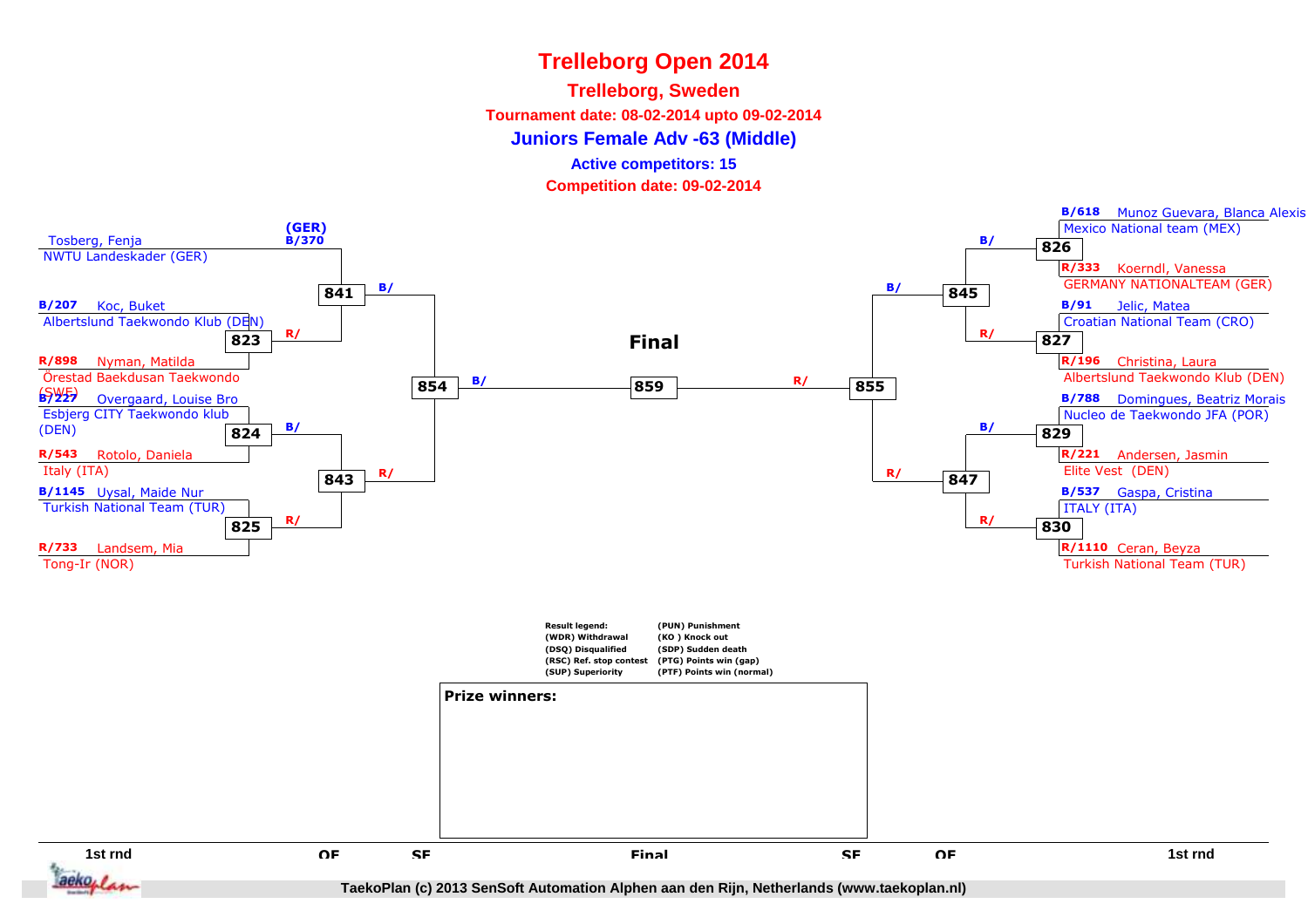**Trelleborg, Sweden**

**Tournament date: 08-02-2014 upto 09-02-2014**

**Juniors Female Adv -68 (Light Heavy)**

**Active competitors: 10**

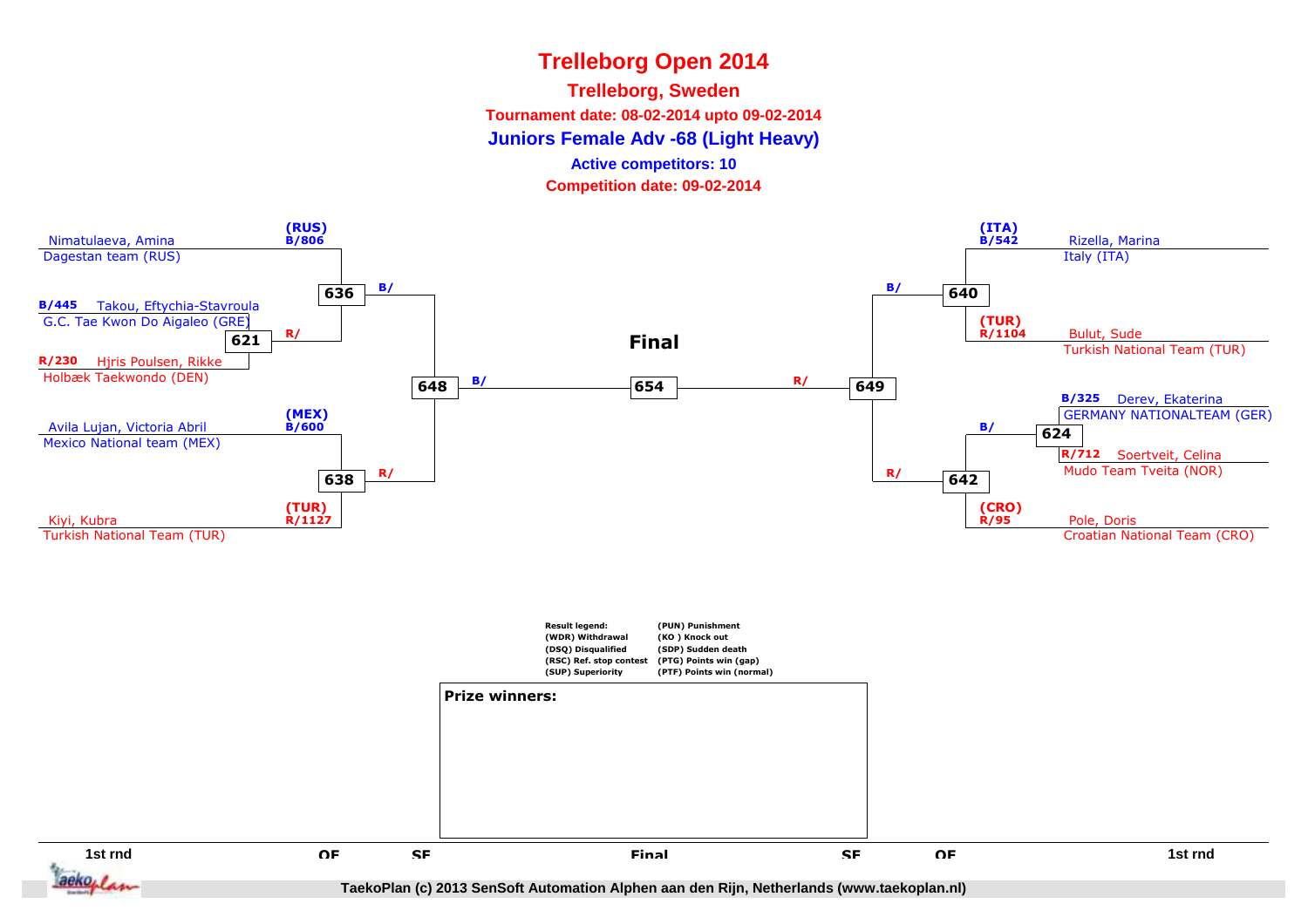### **Trelleborg, Sweden**

**Tournament date: 08-02-2014 upto 09-02-2014**

**Juniors Female Adv +68 (Heavy)**

**Active competitors: 10**

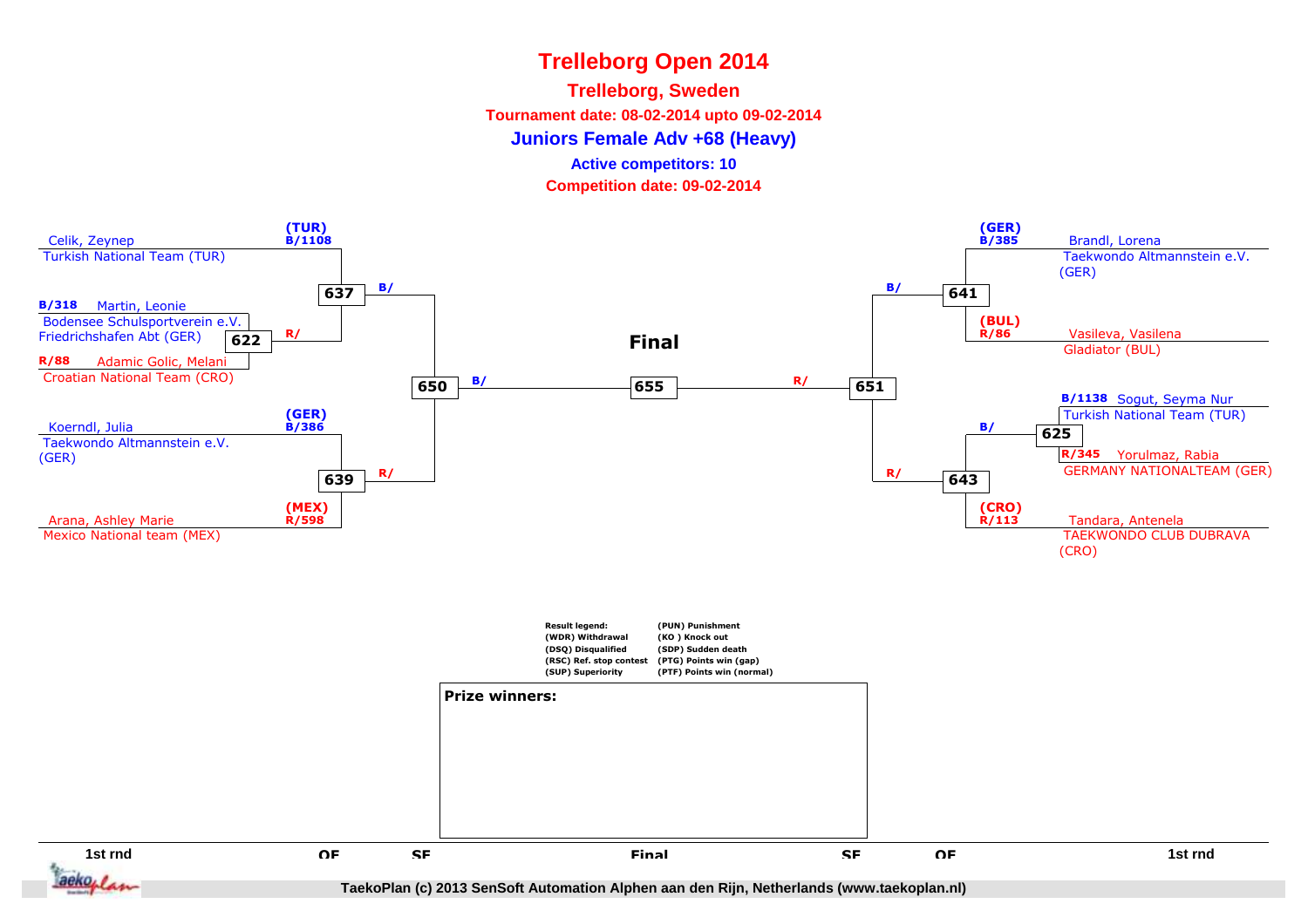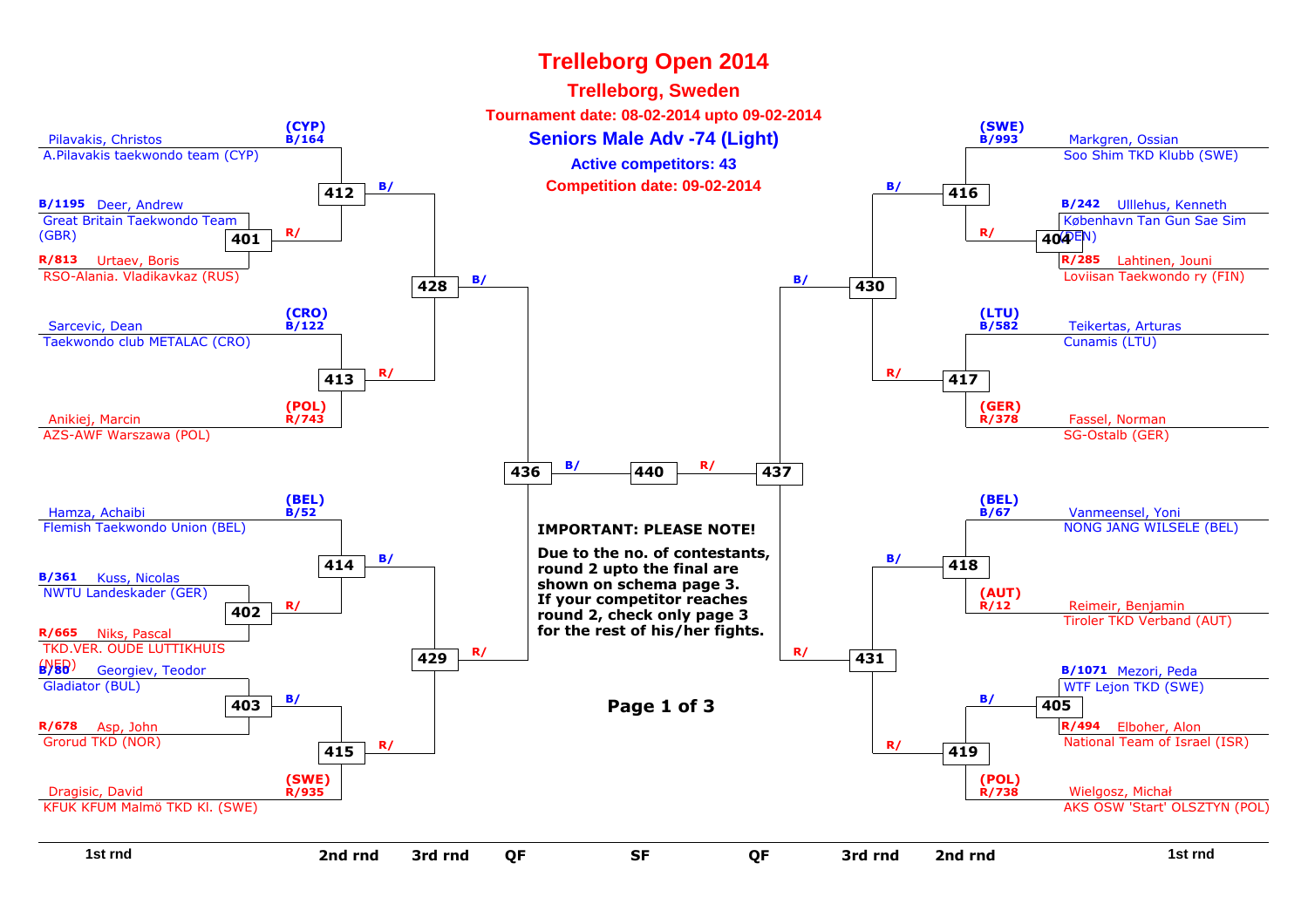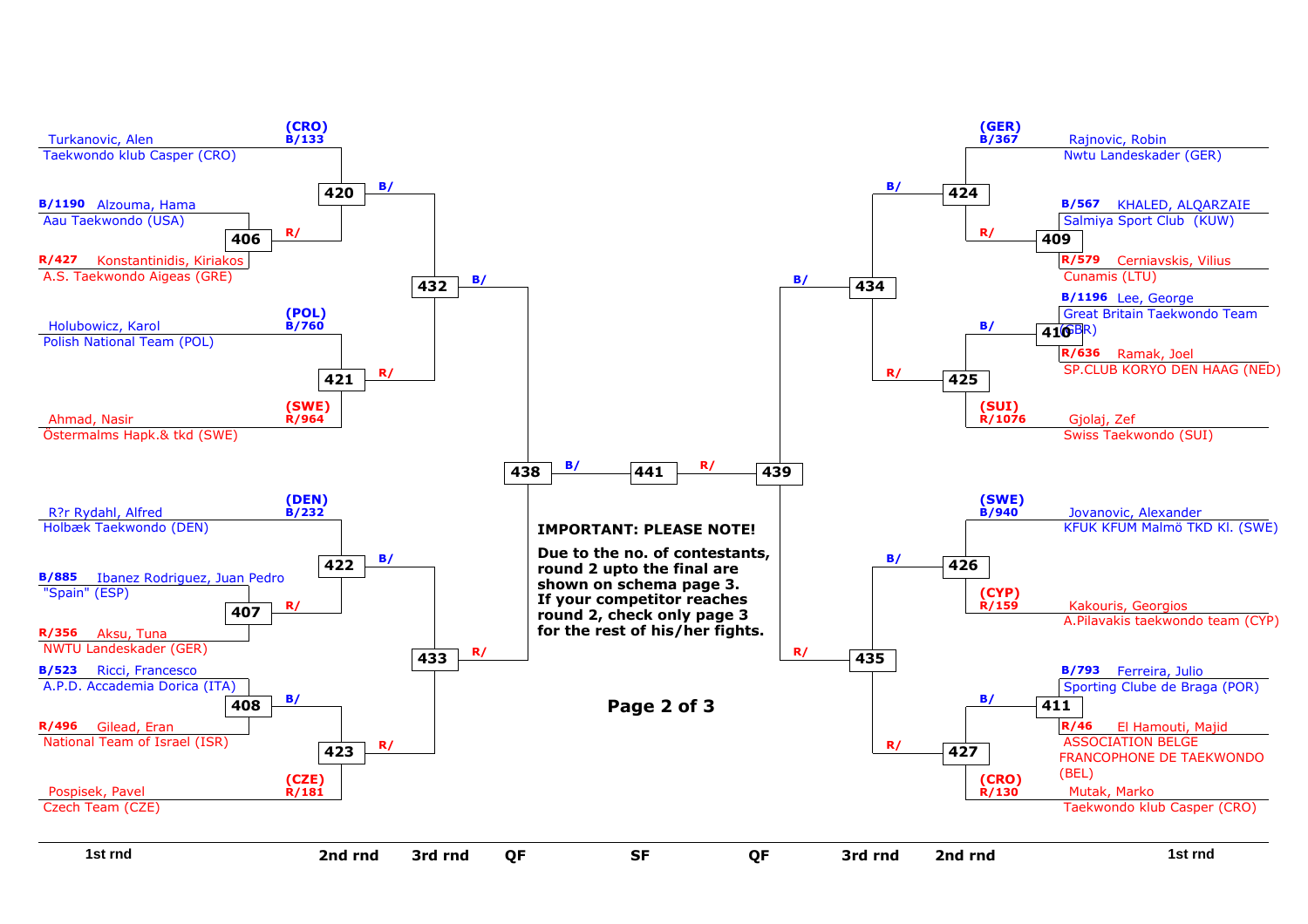#### **2nd rnd**d and the Seapon of the Seapon of the Seapon of the Seapon and the Seapon of the Seapon and the Seapon and the S<br>The Seapon of Seapon of the Seapon and the Seapon and the Seapon and Seapon and Seapon and Seapon and Seapon **B/164** Pilavakis, Christos A.Pilavakis taekwondo team (CYP) **412 B/ Winner match 401B/133** Turkanovic, Alen Taekwondo klub Casper (CRO)**Winner match 406420 B/ B/122** Sarcevic, Dean Taekwondo club METALAC (CRO) **413R/743** Anikiej, Marcin AZS-AWF Warszawa (POL) **R/ B/760** Holubowicz, Karol Polish National Team (POL)**R/964** Ahmad, Nasir Östermalms Hapk.& tkd (SWE)**421 R/ B/52** Hamza, Achaibi Flemish Taekwondo Union (BEL) **414Winner match 402 B/ B/232** R?r Rydahl, Alfred Holbæk Taekwondo (DEN)**Winner match 407422 B/ Winner match 403R/935** Dragisic, David KFUK KFUM Malmö TKD Kl. (SWE)**415 R/ Winner match 408R/181** Pospisek, Pavel Czech Team (CZE)**423 R/ B/993** Markgren, Ossian Soo Shim TKD Klubb (SWE)**Winner match 404416 B/ B/367** Rajnovic, Robin Nwtu Landeskader (GER)**Winner match 409424 B/ B/582** Teikertas, Arturas Cunamis (LTU)**R/378** Fassel, Norman SG-Ostalb (GER)**417 R/ Winner match 410R/1076** Gjolaj, Zef Swiss Taekwondo (SUI)**425 R/ B/67** Vanmeensel, Yoni NONG JANG WILSELE (BEL)**R/12** Reimeir, Benjamin Tiroler TKD Verband (AUT)**418 B/ B/940** Jovanovic, Alexander KFUK KFUM Malmö TKD Kl. (SWE)**R/159** Kakouris, Georgios A.Pilavakis taekwondo team (CYP)**426 B/ Winner match 405R/738** Wielgosz, Michał AKS OSW 'Start' OLSZTYN (POL)**419 R/ Winner match 411R/130** Mutak, Marko Taekwondo klub Casper (CRO)**427 R/ 3rd rnd**d OF SF Final SF OF 3rd rnd<br>d **428B**/ **B**/ **Competition date: 09-02-2014 B**/ **B**/ **432 429 R/ <sup>433</sup> R/ 430b B**/ **434 B**/ **431 R/ <sup>435</sup> R/ QF**F SF Final SF OF **436 B/ <sup>438</sup> B/ 437R/** (DSQ) Disqualitied (SDP) Sudden death<br>
(RSC) Ref. stop contest (PTG) Points win (gap)<br> **A39** (SIIP) Suneriority (PTF) Points win (gappal) **SF**F Final SF **440 B/ <sup>441</sup> R/ <sup>442</sup> FinalResult legend: (WDR) Withdrawal (DSQ) Disqualified (RSC) Ref. stop contest(SUP) Superiority(PUN) Punishment(KO ) Knock out (SDP) Sudden death (PTG) Points win (gap) (PTF) Points win (normal)Prize winners:FinalTrelleborg Open 2014Seniors Male Adv -74 (Light)Trelleborg, Sweden Tournament date: 08-02-2014 upto 09-02-2014Active competitors: 0**

aeko, i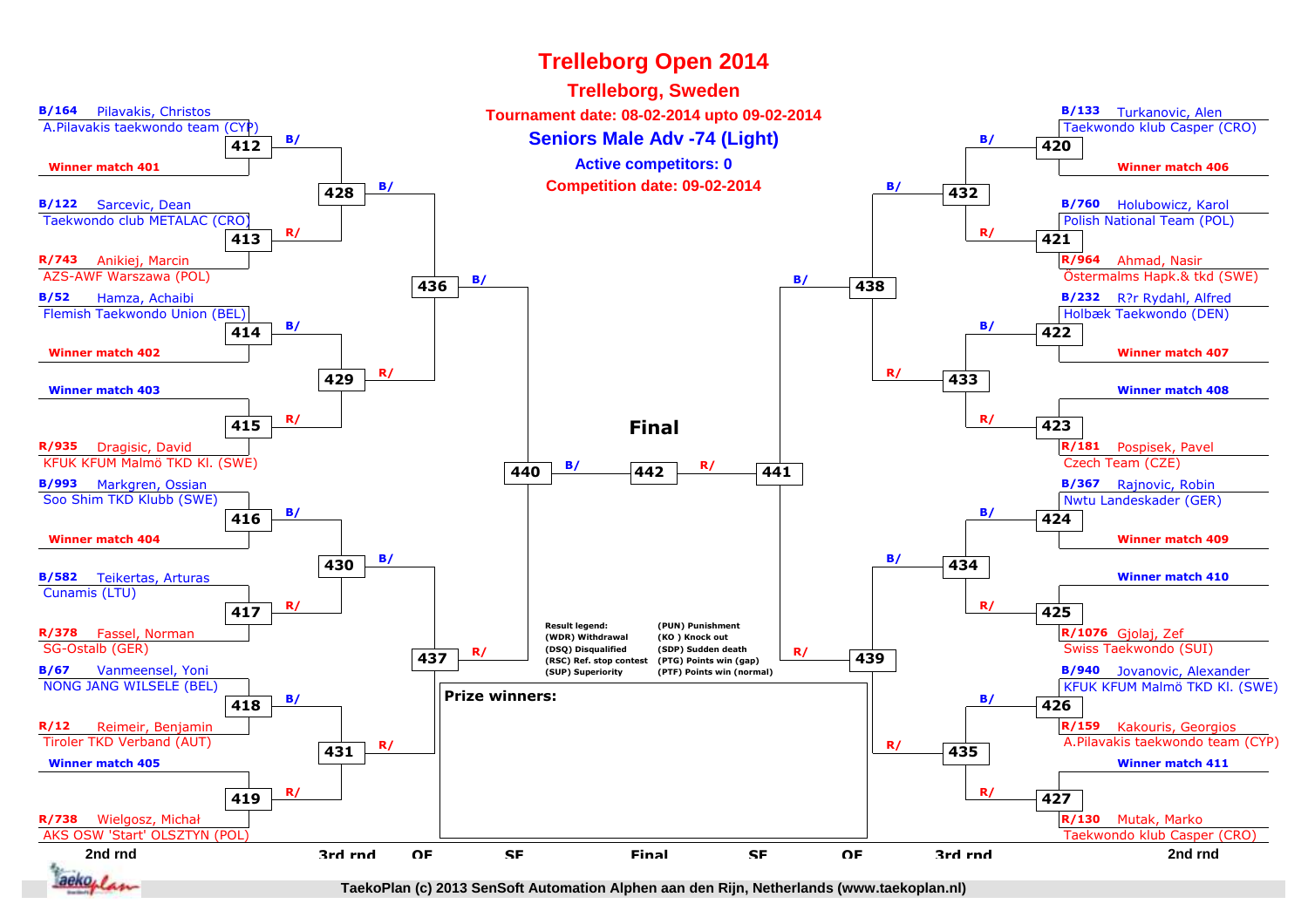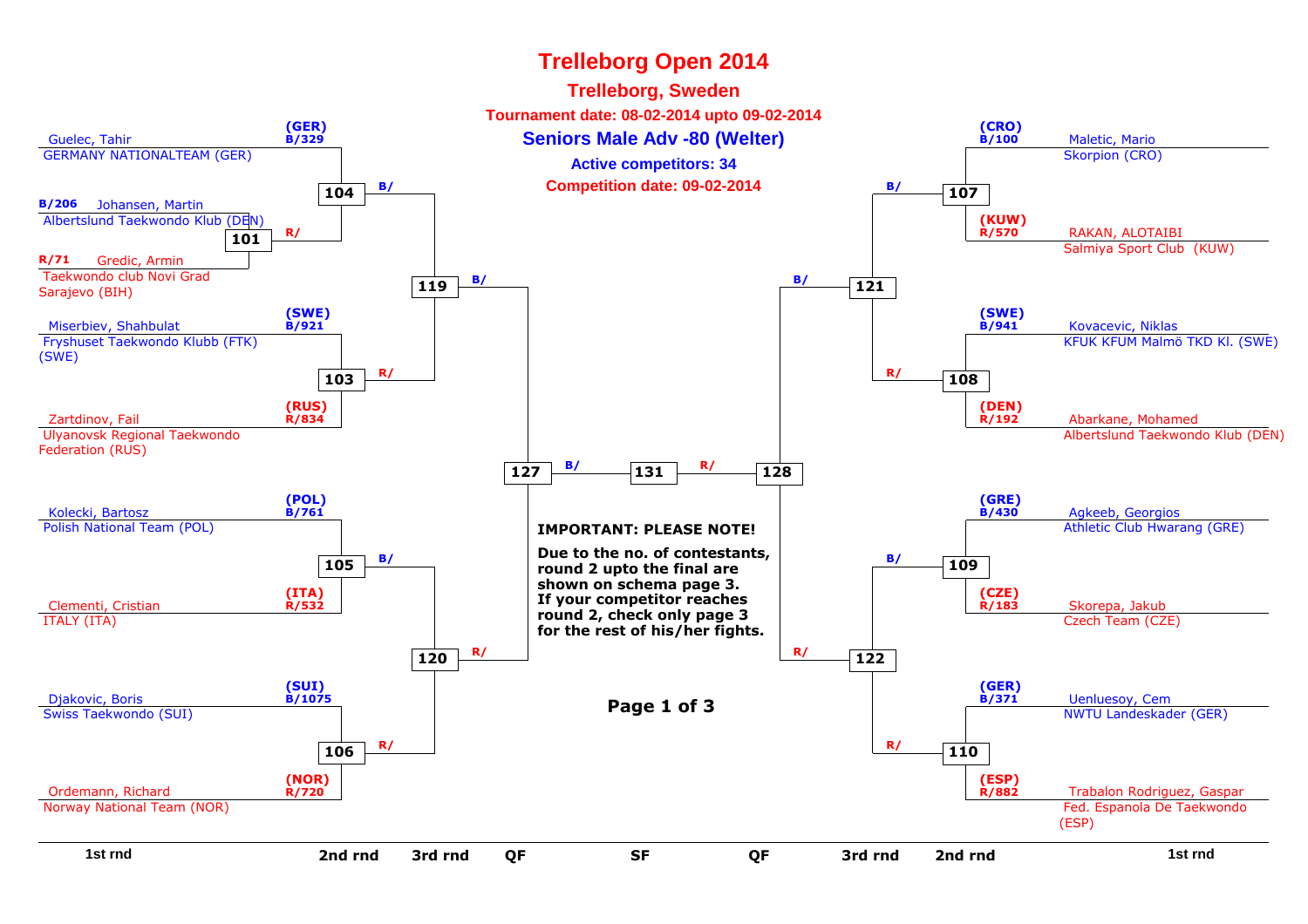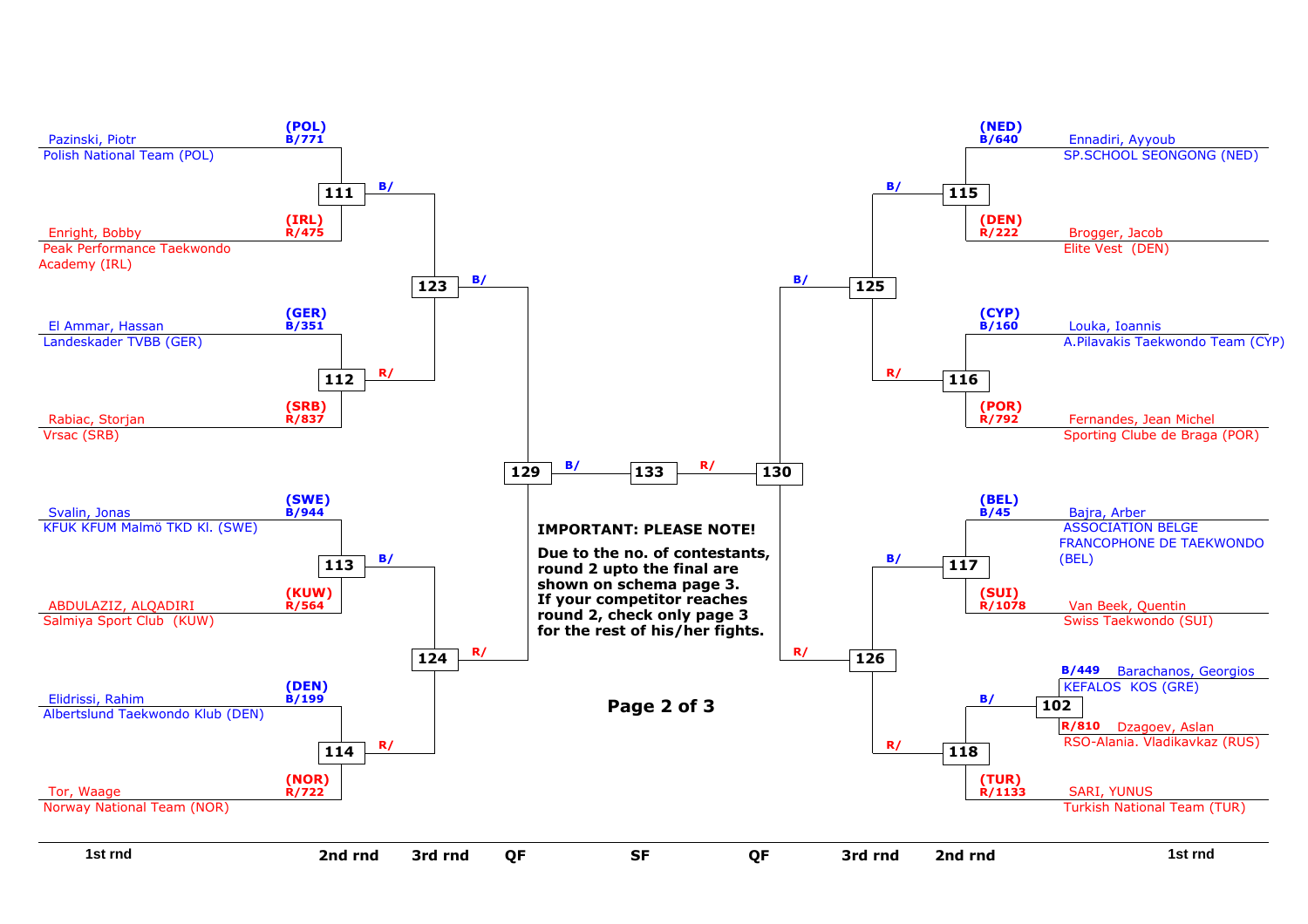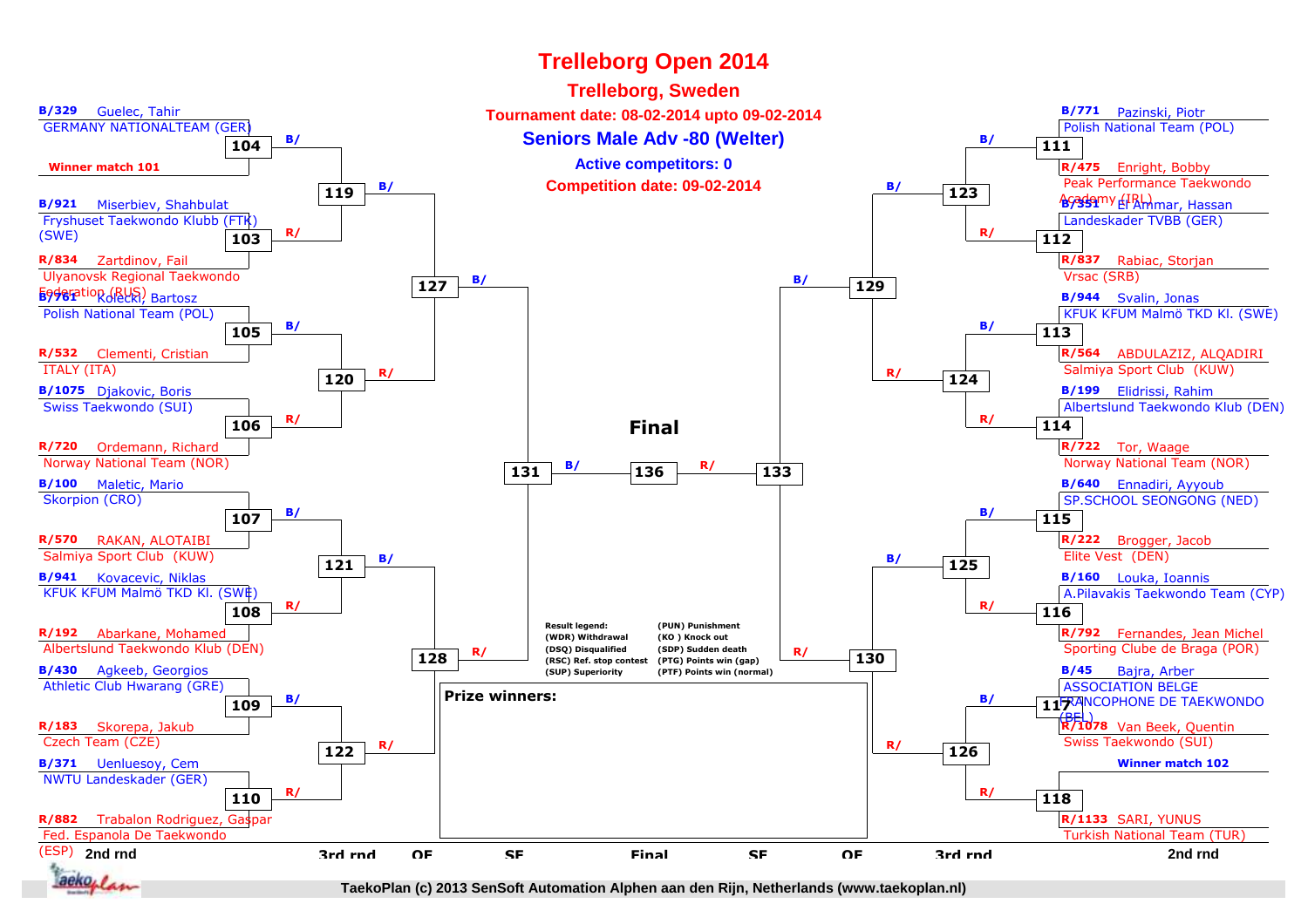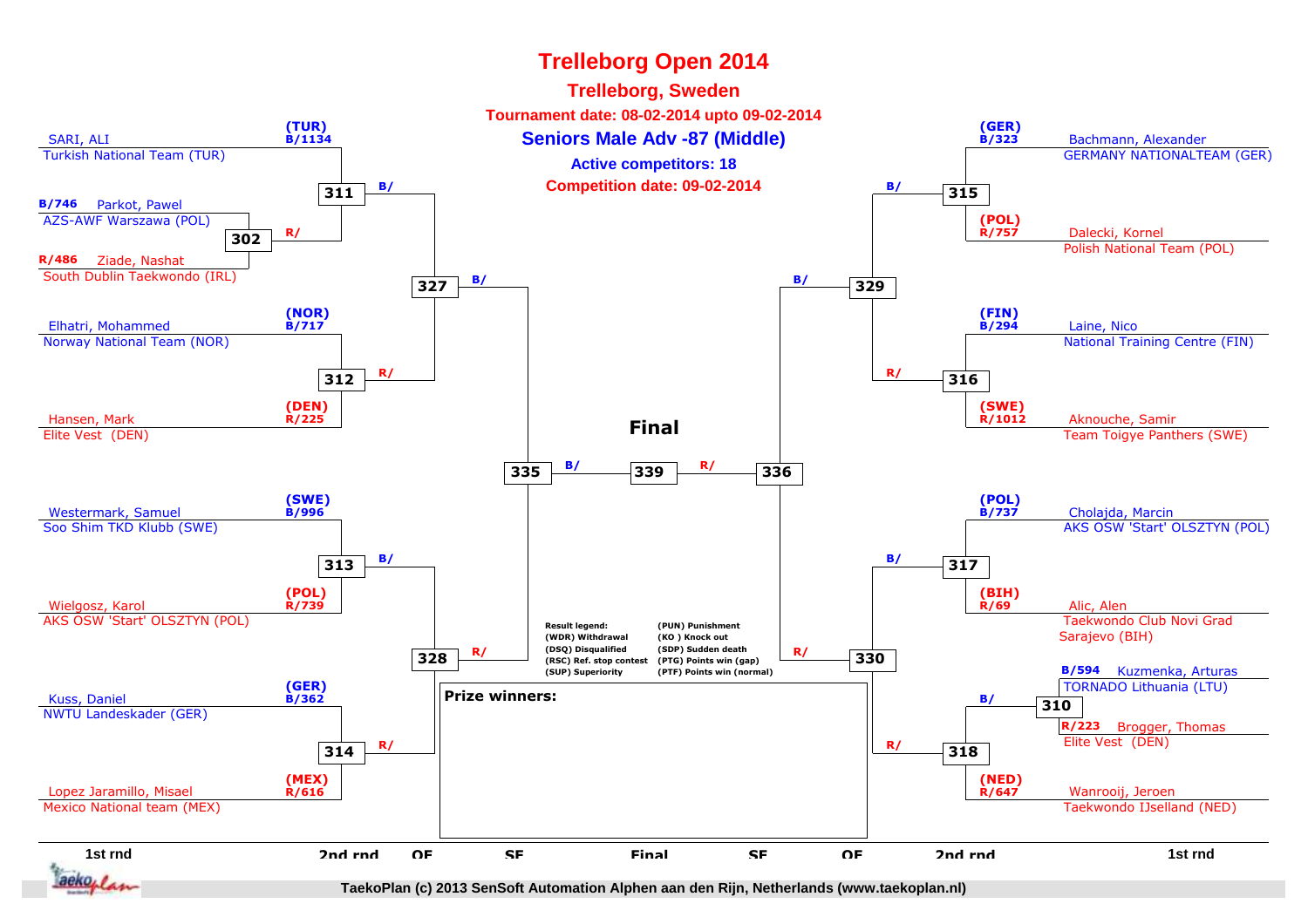### **Trelleborg, Sweden**

**Tournament date: 08-02-2014 upto 09-02-2014**

### **Seniors Male Adv +87 (Heavy)**

**Active competitors: 16**

**Competition date: 09-02-2014**

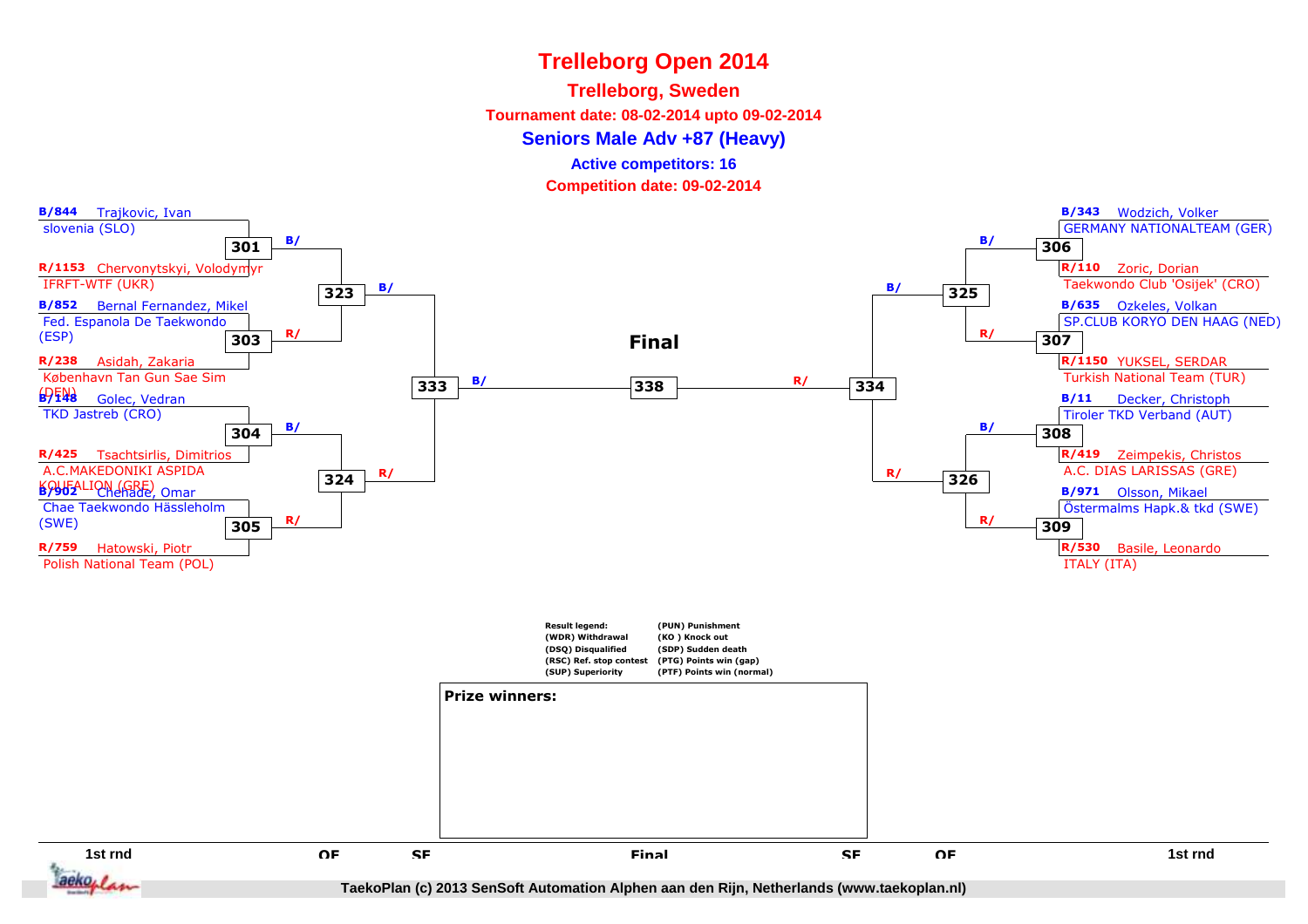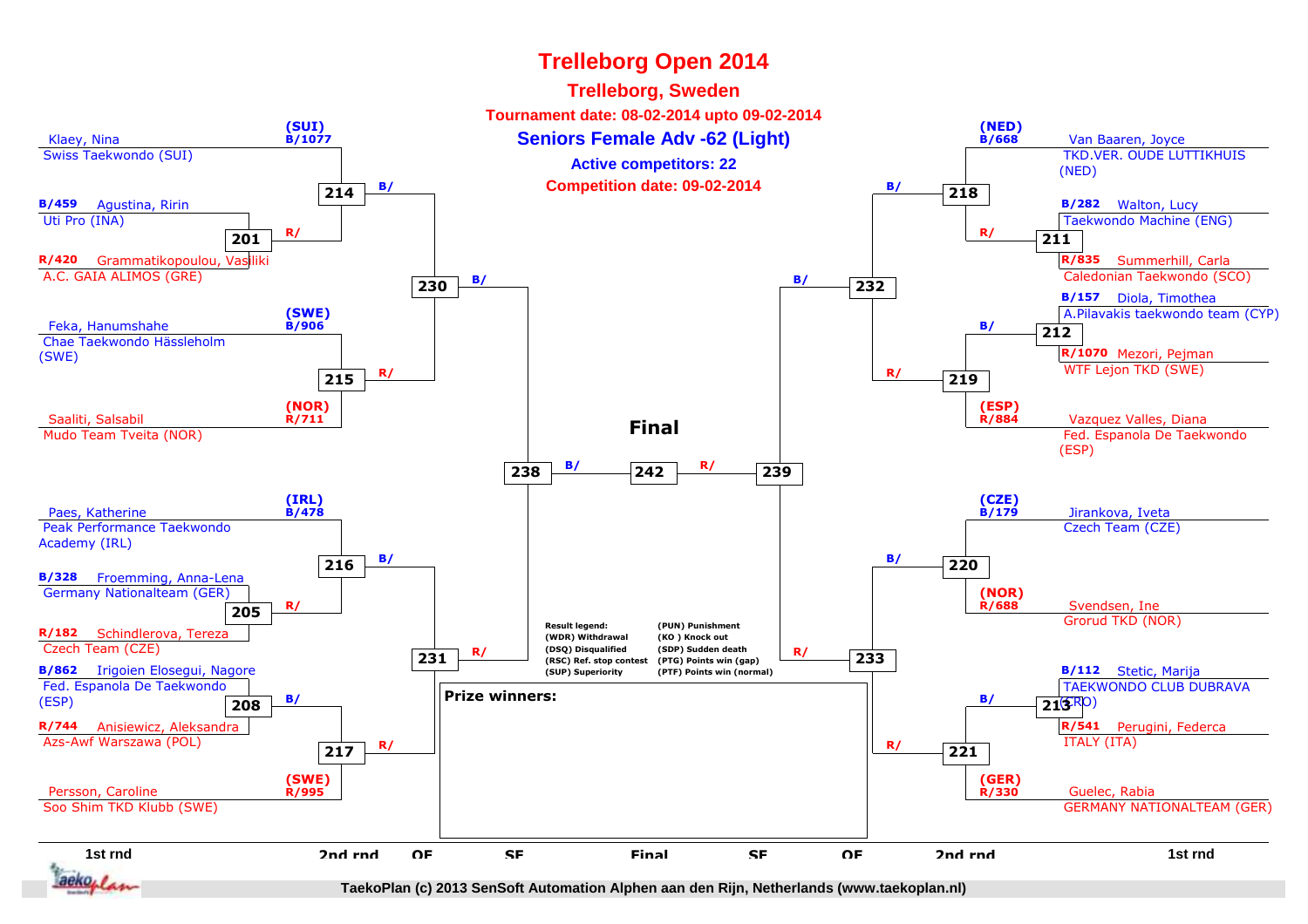### **Trelleborg, Sweden**

**Tournament date: 08-02-2014 upto 09-02-2014**

**Seniors Female Adv -67 (Welter)**

**Active competitors: 12**

**Competition date: 09-02-2014**

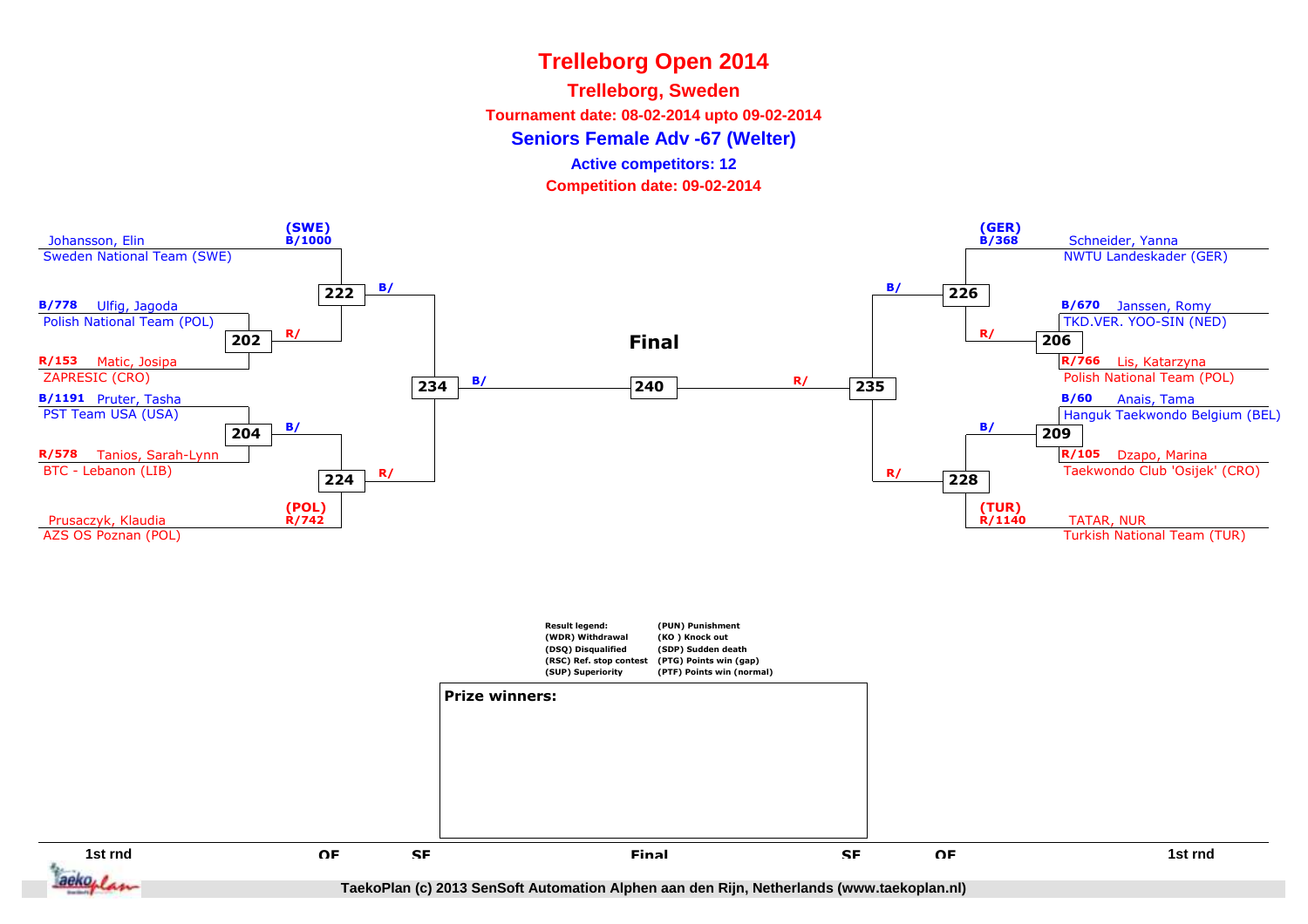**Seniors Female Adv -73 (Middle)Trelleborg, Sweden Tournament date: 08-02-2014 upto 09-02-2014Competition date: 09-02-2014 Active competitors: 8**



**QF QF** aeko<sub>blas</sub>

 **SF Final**